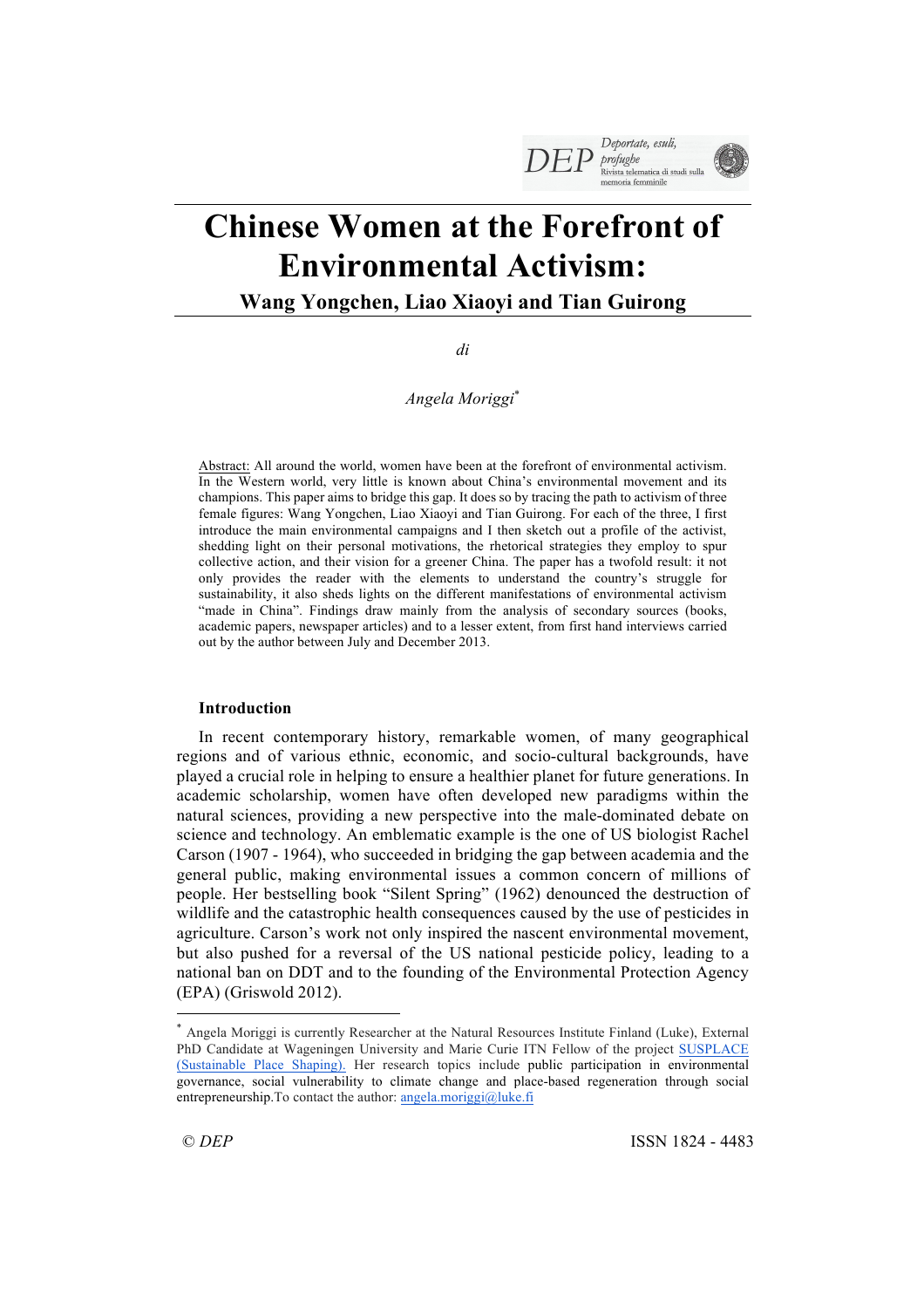International renowned activist and scholar Wangari Maathai (1940 – 2011) in 1970s' Kenya founded the Green Belt Movement, an environmental NGO that combines natural resources preservation with women's empowerment. Her extraordinary lifelong efforts in the fight for sustainability, democratic values and peace, made her the first African woman to receive a Nobel Peace Prize in 2004 (Maathai 2003).

Bertha Caceres (1971-2016), Honduran environmental activist and Lenca indigenous leader, put her life on the line and persevered against daunting odds to defend the Gualcarque River from exploitation by multinational corporations, until she was assassinated in her home by armed intruders in March 2016 (Lakhani 2016). Women have also been heavily represented in environmental justice movements, seeking social justice to preserve their health and the health of their families. One example is the environmental justice movement in the early 1990s in Central Appalachian (USA), where women's identity as mothers played a crucial role in spurring their civic activism to protect their relatives from toxins, flooding, and air pollution originating from coal mining and coal processing (Bell and Braun 2010).

In China, many women have been active supporters of the first environmental battles fought at the beginning of the 90s' (Economy 2010), yet their names have seldom made international headlines. In general, in the Western world, very little is known about China's civic activism for sustainability. Apart from disruptive forms of citizen mobilization, such as environmental mass demonstrations (*huanjing chuntixing shijian*), which often feature in foreign media outlets (Hoffman and Sullivan 2015), more moderate means of contention often go unreported. This is due perhaps to the misguided belief that societal actors cannot play an influential role in an authoritarian country, where freedom of organization, expression and press, are subject to changing degrees of openness (Ho 2007b). On the contrary, China has witnessed a flourishing of environmental NGOs (hereby referred to as ENGOs) in the last few decades. According to recent estimates, in 2008 China had approximately 212,000 civil organizations registered with the Ministry of Civil Affairs, of which 5,330 focusing on ecology and environment (Ministry of Civil Affairs 2008).

ENGOs engage in several activities: they lead awareness-raising campaigns for sustainable lifestyles, implement climate change mitigation projects at the community level, provide consultancy in governmental law-making processes and forge partnerships with business enterprises to encourage investments in low carbon technology development and application. ENGOs are also very active in international negotiations on climate change, lobbying for China to play a strong leadership role in the global fight for emissions reduction (Moriggi 2016). In a way, their contribution in advancing better environmental governance in China is increasingly recognized at the institutional level (Heberer 2012).

It has taken the remarkable efforts of several people for ENGOs to gain room for maneuver and credibility at the local and national level. This paper will focus on the stories of three of China's female environmental pioneers: Wang Yongchen, Liao Xiaoyi and Tian Guirong, who fought their first battles at the end of the 1990s and beginning of the 2000s. Through the analysis of the evolution of their civic engagement, the paper provides an account of the different manifestations of female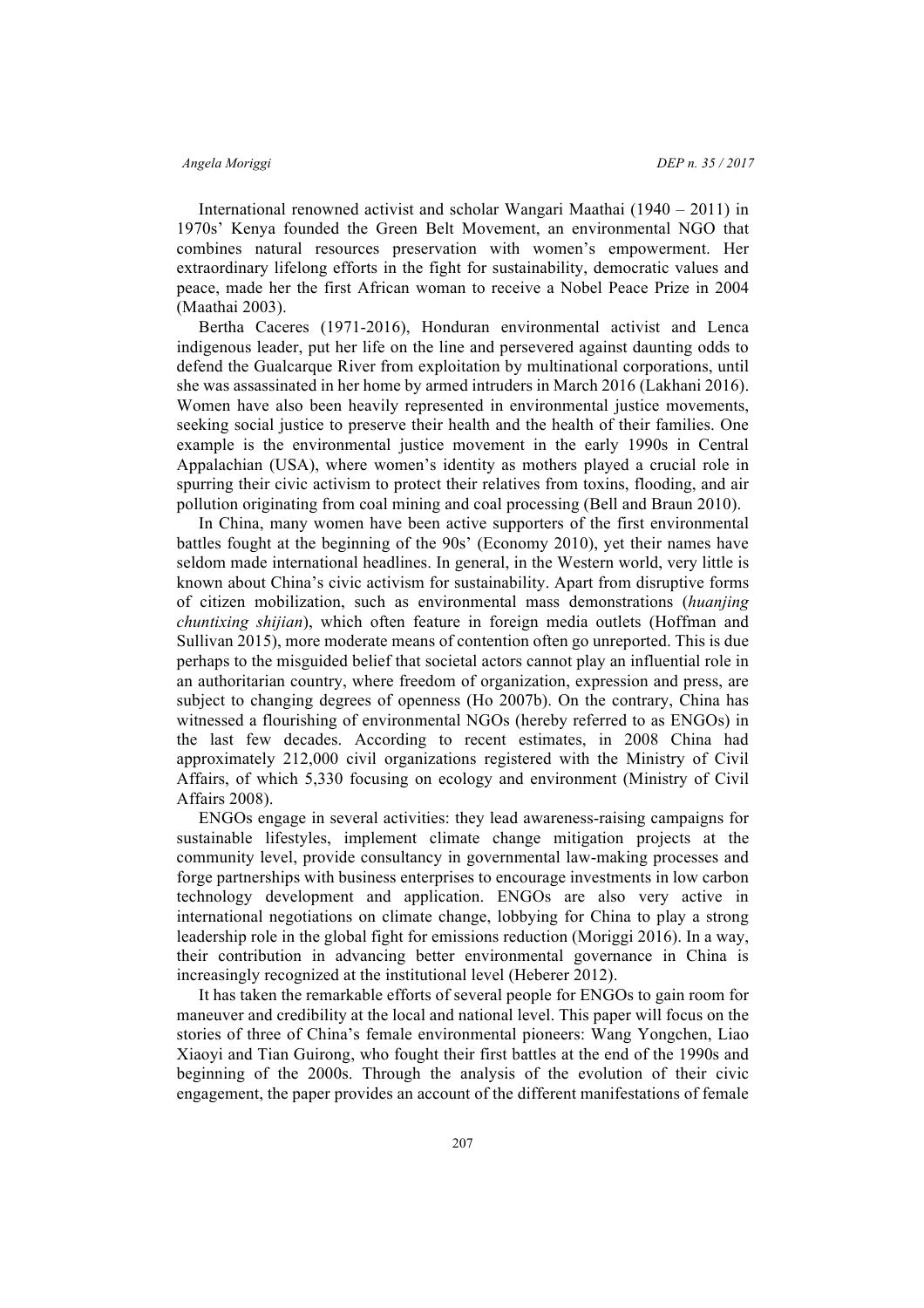environmental activism in China in its early stages. Originally a journalist, an academic scholar and a rural retailer respectively, Wang, Liao and Tian exemplify different ways of becoming activists and doing activism in China. At the same time, one similarity connects them all: being born at the beginning of the 1950s, all three were able to witness first-hard the consequences of the "Reform and Opening" program in 1978 that through the introduction of market principles, marked the start of the country's economic miracle, at the cost of natural resources degradation (Economy 2010).

The remaining part of the essay will be structured as follows. For each of the three women, I will first introduce the main environmental campaigns and I will then sketch out a profile of the activist, shedding light on their personal motivations, the rhetorical strategies they employ to spur collective action, and their vision for a greener China. The final part of the paper will briefly discuss the relevance of their experiences for the current generation of China's female environmental activists, while drawing a few conclusive remarks to inform future research in this field.

The facts exposed draw mainly from the analysis of secondary sources (books, academic articles, newspaper articles) and to a lesser extent, from first hand interviews carried out by the author between July and December 2013.

### **Wang Yongchen (1954 - ): Main campaigns**

For decades, all over the world, dam construction has ignited civil opposition and spurred otherwise dormant environmental activism. In China, battling against dams, thus engaging in the energy policy debate at a national level, has produced a transformation of the environmental movement. The first environmental campaigns had mainly focused on wildlife protection, featuring courageous conservationists such as Gisang Sonam Dorje and Zhaba Dorje in the fight for the survival of endangered species such as the snub-nosed monkey and the Tibetan antelope (Geall 2013). Later on, it was the construction of contested dams that allowed Chinese activists to learn valuable lessons about lobbying and mobilization, getting their hands dirty in the realms of human rights and government accountability (Geall 2013).

Hydropower has always been a particularly "emotive topic" in China (Geall 2013, p. 54), especially as a legacy of the controversial Three Gorges Dam, the largest hydroelectric scheme on the planet and strongly opposed by many environmentalists. Dai Qing, probably history's most famous female Chinese environmental activist, became notorious because of her book "Yangtze! Yangtze!". Published in 1989, it was based on first-hand interviews of people who opposed the project. Tens of thousands of dam projects were launched during the Great Leap Forward of the late 1950s by Mao Zedong. In the past few decades these dams have been depicted as a clean alternative to fossil fuels, on which China is still highly dependent (Geall 2013). In 2000, the country had 45,000 dams – half of the world's total. Dam construction yields a number of disastrous consequences for some of the most beautiful and ecologically sensitive landscapes in China. They may disrupt river streams, destroy fluvial ecosystems, lead to the displacement and re-allocation of thousands of people and are often followed by energy-intensive and dirty industries.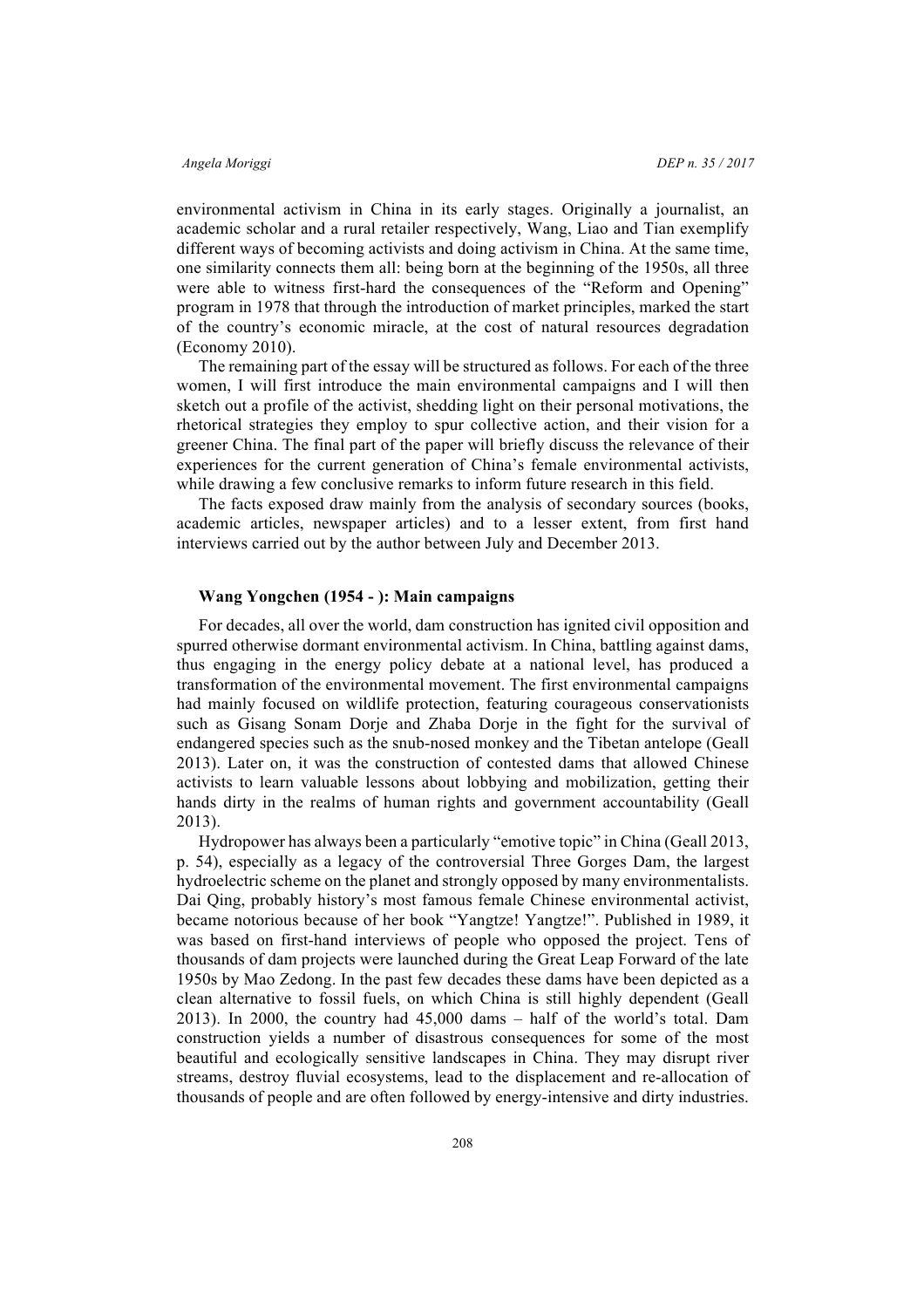Recent reports suggest that 16 million people have been relocated in the past half century because of large-scale hydroelectric projects (Geall 2013).

The battle against the construction of a dam represented a turning point in the life and career of Wang Yongchen, the first of the environmental heroines depicted in this paper. At the time, Yongchen was journalist at China National Radio and founder of Green Earth Volunteers (GEV – in Chinese *Lv jia yuan zhiyuanzhi*), a Beijing-based NGO established in 1996. The Nu River dam project catalyzed the opposition of several environmental activists: along with Wang, Mr. Yu Xiaogang head of Green Watershed, an NGO located in Kunming (provincial capital of Yunnan) mobilized local and national forces.

At the beginning of the campaign, the Nu River, literally meaning "angry river" for its tumultuous waters, was one the last pristine rivers in Asia. Its upper reaches flow through a canyon region of outstanding beauty and biodiversity value, worthy of the UNESCO World Heritage Site Award, received in 2003 (Mertha 2008). The plan envisioned the construction of a string of 13 hydroelectric dams, expected to generate revenue of 34 billion yuan (\$5.4 billion) per year (Geall 2013).

Wang had no previous knowledge of dam opposition in China. In 2001 though, during a visit to Thailand, she experienced the vivid resistance of Thai villagers against a local project, an episode that influenced her strongly and led her to build a civil society alliance against the Nu River project in 2003. Only 3 months after the State Council approval of the scheme, sixty-two organizations and individuals had signed a petition to express their discontent about the dam (Mertha 2008). In April 2004, premier Wen Jiabao declared that the Nv River dam project was to be suspended: "Given the high level of social and environmental concerns over the large scale hydro project, further careful research is required in order to reach a scientific decision" (Meng 2011). The news of the personal intervention of one of China's top leaders was welcomed with great surprise, signaling a new interest in the country's environmental issues on the part of the policy-makers. Most significantly, the suspension<sup>1</sup> of the project represented a memorable victory for the environmental movement, a result that would have been unimaginable in the past (Yardley 2004).

It is interesting to retrace how that victory was made possible. As it is often true for many environmental campaigns in China, opposition did not only mount over the span of several months, but also originated in different sectors of the country´s social and political system. While we are often led to believe that China's state apparatus is a monolithic entity, the opposite is true: it is its level of fragmentation that often allows activists' instances to find their ways within the cracks of the system, and exploit them to their benefit (Mertha 2008). In the case of the Nu River dam, opposition had begun in August 2003 by a state official named Mou Guangfeng, the head of the supervision department of SEPA (State Environmental Protection Administration, now the MEP – Ministry of Environmental Protection). During a review meeting of the plan of the Nu River dam, Mr. Mu came to doubt the feasibility of the project. He held the belief that it had never gone through legal environmental

<sup>&</sup>lt;sup>1</sup> Recent news report that, despite the initial halt in 2004, the Nu River dam project has begun construction (Ramzy 2013).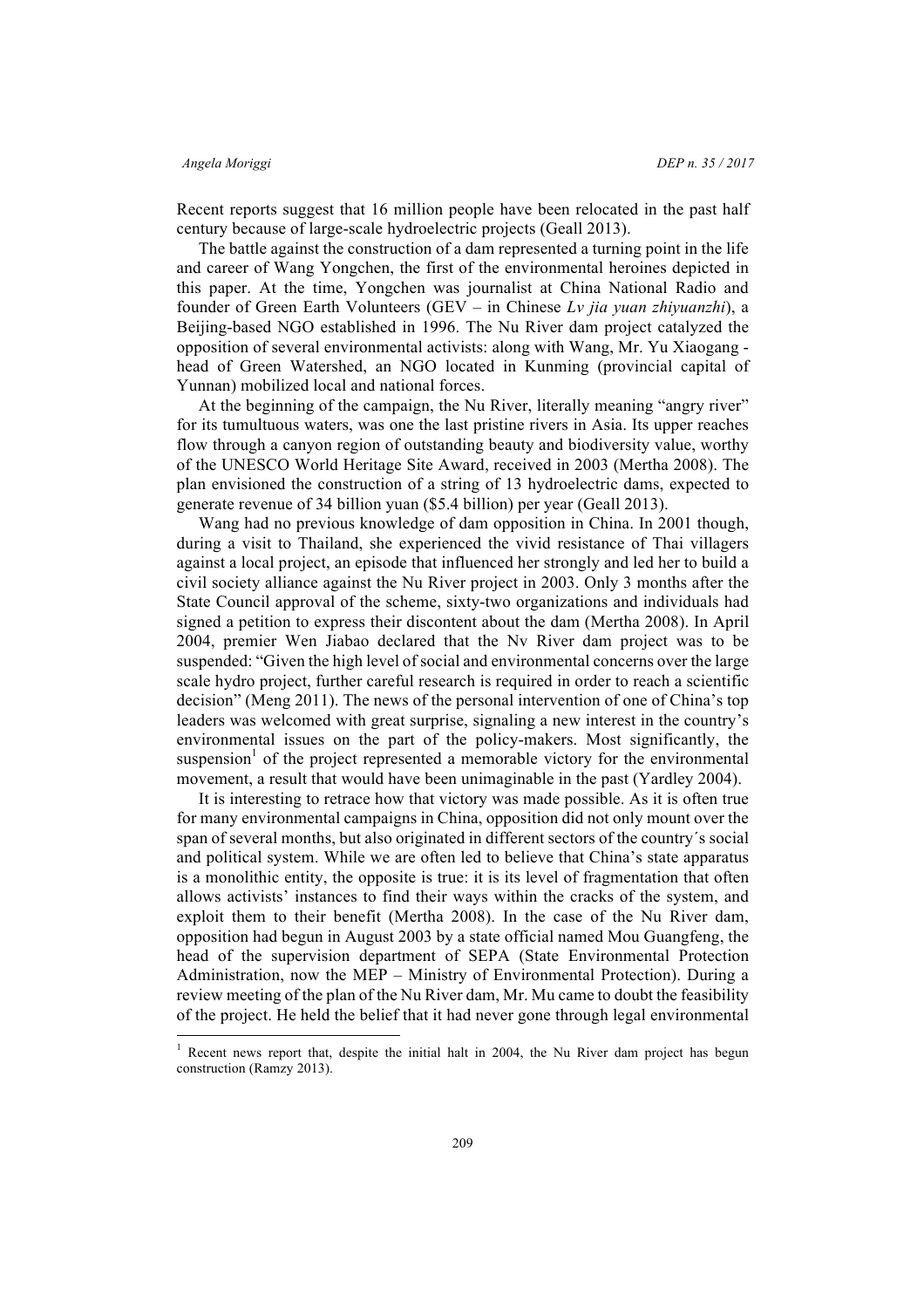procedures, including an environmental impact assessment  $(EIA)^2$ . Unable to find support within SEPA nor within NDRC (the National Development and Reform Commission – China's macroeconomic ministry), Mr. Mou decided to reach out to his friend Wang Yongchen, sharing his concerns regarding the dam construction. Soon afterwards, Yongchen and dozens of journalists she had rallied, attended a scientific appraisal meeting concerning the Nu River dam, and for the first time, openly criticized the plan. This first public action was followed by another in October 2003, during a meeting of the China Environmental Culture Promotion Association. There, Yongchen, armed only with paper and pencil, collected sixtytwo signatures from scientists, artists, media representatives and activists to voice opposition to the plan (Geall 2013).

Yet, stirring concern at the national level was not enough for the skilled activist and journalist. Mobilizing her cross-national networks, Wang was able to secure support at the international level as well; in November 2003, at the World Rivers and People Against Dams held in Thailand, more than sixty nations joined a petition to save the Nu River, later filed with UNESCO. The UN agency responded with a letter titled "Concerns about the Nu River", once again putting the project in the spotlight. But Wang Yongchen had not used her ammunitions to the fullest yet. Using her clout in the media, in February 2004, she was able to organize a nine-day study trip to the Nu River, to let Beijing and Yunnan-based journalists report about the biodiversity and cultural treasures of the region (Geall 2013).

It is worth noting that, at that point, concerns over the project had spread over to other sectors of society, not only in media and activism realms. In January 2004, Li Xiaoxi, a professor of the Air Force Command College and deputy of Beijing's Haidian district People's Congress, had written a letter to premier Wen Jiabao, expressing his opposition to the dam and pointing at the high level of public attention the issue had reached. Once again, an influential figure with a personal connection to the establishment, had reminded policy-makers of the risks implicit in carrying through with a controversial project that had made both national and international headlines (Geall 2013).

It thus seems clear how several elements contributed to the success of the campaign against the Nu River dam. Yet, the determination and commitment of Wang Yongchen proved a crucial ingredient to this success. Her efforts to protect the river gained her the award of World Environment Champion of 2004, along with the recognition as one of the most influential environmental figures in China. Yongchen was able to resort skillfully to her informal *guanxi* ("connections")<sup>3</sup> networks in the state's bureaucracy, among academia, and in the media sector (Yang and Calhoun 2007).

<sup>&</sup>lt;sup>2</sup> Environmental Impact Assessment (EIA) is a process undertaken to evaluate the environmental impacts of a proposed project, plan or activity (Brombal et al 2017).

<sup>&</sup>lt;sup>3</sup> Guanxi are a well-known dynamic of personal connection typical of Chinese society. Through their guanxi, NGOs may be able to achieve the legitimacy and political influence necessary to have a real impact on the ground (Ho 2007a).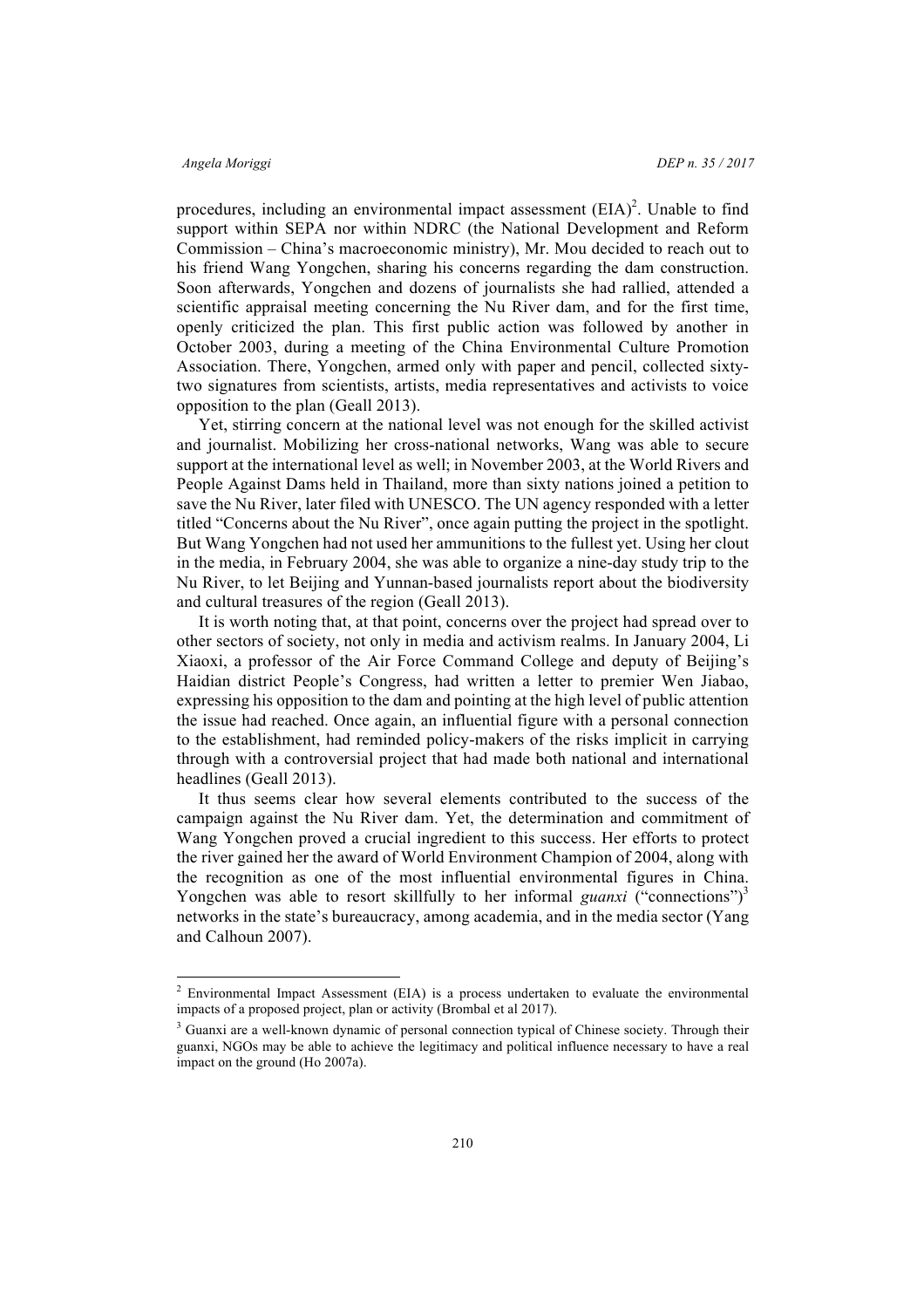# **Wang Yongchen: Portrait of an activist**

Wang Yongchen's success should not be ascribed to her strategic abilities and personal and professional connections only. She is also a woman of great passions and ideals. According to journalist Katy Yan, Wang is also known as "environmental poet" for her lifetime efforts "making poetry out of the places she visits with her camera, pen and recorder" (Yan 2011). Her genuine yet forward-looking love and respect for nature are evident in a series of articles she wrote for the environmental news outlet "China Dialogue". In 2007, inspired by two unrelated events both resulting from people's disregard of the environment in the name of economic development and human progress, she twice called to 'live in harmony with nature'. Her article titled "What if nature could speak?" recounts the memory of several trips she made to some of China's most beautiful natural spots, once untouched by tourism, and now overwhelmed by human's presence causing noise, soil and water pollution. In an almost desperate appeal to spur people's conscience at the eve of Chinese New Year, Yongchen's article concludes with the following sentence:

As people get richer they increasingly use them [holidays] to travel the country. And as they go out to enjoy nature, I would like them to remember: don't base your pleasure on nature's suffering. If you want to live in harmony with nature, you have to try to listen to what it is saying (Wang 2007a).

A month earlier, she had written a long article investigating the fate of the *baiji,*  one of the world's four species of freshwater dolphins, now almost certainly completed extinct. Wang's reasoning draws from Chinese' history and culture as well as from recent scientific findings. The article recounts the presence of the *baiji*  in popular culture for millennia: a local species of the Yangtze River for around 25 million years, the dolphin had been named "Goddess of the Yangtze" in a Chinese dictionary dating back to 200 B.C. Recent expeditions led by the Chinese Academy of Sciences had found no trace of the dolphin in the river, pre-announcing the extinction of the first cetacean mammal in history, due to human-driven ecological destruction. The Yangtze River Delta is one of the most densely populated and heavily industrialized areas in China. Yongchen's article was again a rational yet fervent call to people's conscience, aimed at raising awareness and social responsibility to save the *baiji* and the environment (Wang 2007b). Through treeadoption and bird watching activities, Wang's 1996 founded NGO, Green Earth Volunteers, focused on teaching people, students especially, about their natural heritage, from the very beginning (Ramzy 2008).

However Wang's battles have not been driven by a faith in uncompromising conservationism. Devoted to the protection of animal and plant species and their habitat, she is also greatly aware of the fact that environmental degradation will lead to humans' self-destruction. In an interview published by "International Rivers" in 2011, Wang Yongchen made this clear stating that "A deteriorating environment makes economic development a 'mission impossible'. It is just like when people sacrifice health to make money and then have to spend that money to recover their health" (Yan 2011).

Most significantly, her long-lasting mission has been grounded in the belief of the importance of transparency and public participation in environmental matters. In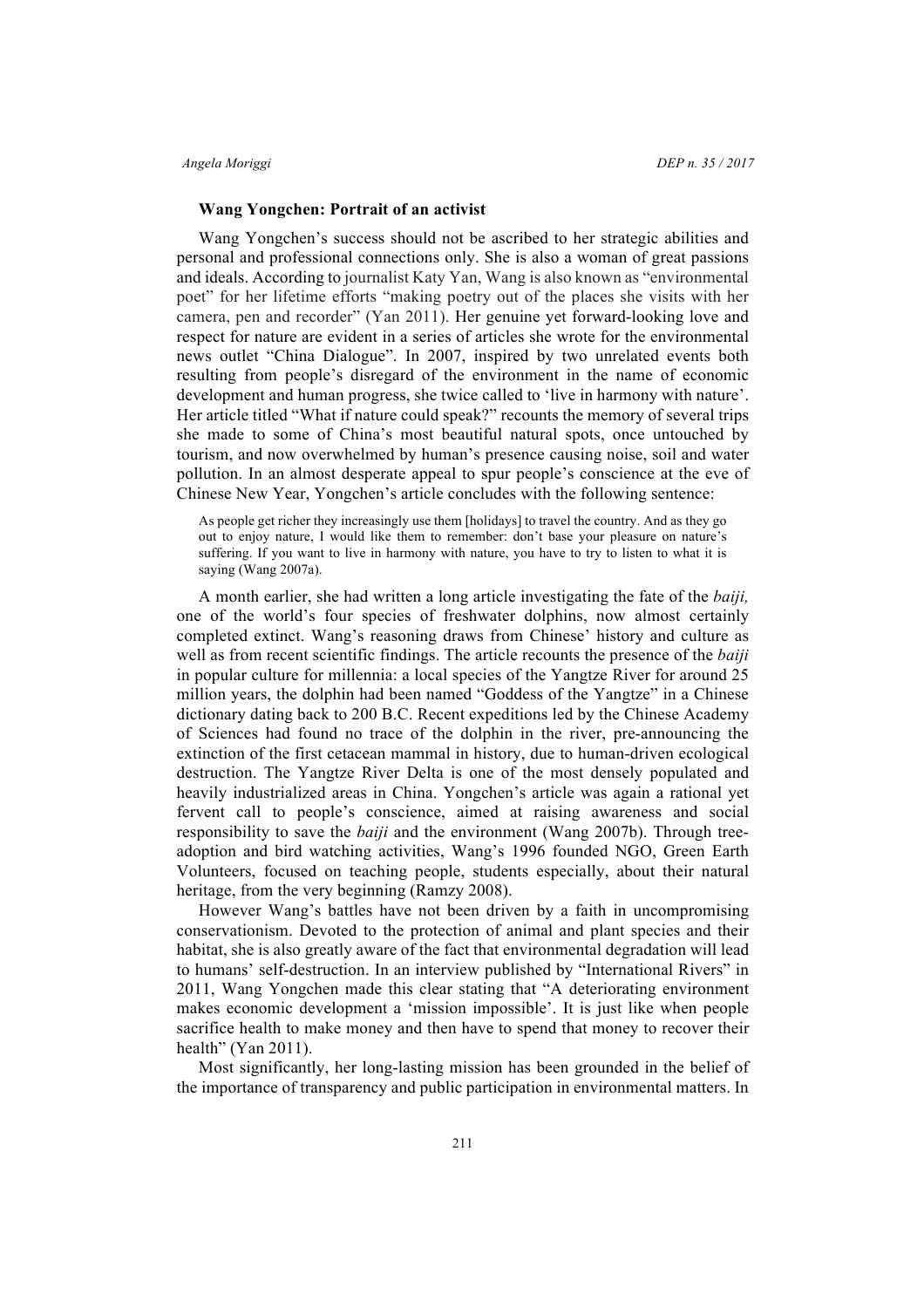a country governed by an authoritarian party, with limited freedom of expression granted to its 1.3 billion people, this is no easy endeavor. In an article written for "China Dialogue" in 2006, Yongchen reported her fourth and latest visit to the Nu valley, where she interviewed 100 households on the construction of the dam. Despite an initial halt to the development, explorations at the proposed dam sites had recently started. The activist engaged with local people to understand their awareness of the plans and knowledge about compensation terms, to find out about their participation in possible consultation meetings, and to investigate their opinions regarding the alleged beneficial impacts of the dam. The picture she put together denounced the lack of information provided to the communities affected by the plan, and the lack of inclusiveness granted during the exploration phase. Yongchen lamented: "Why hasn't the project authority conducted any research into the impacts of building the dams on the 50,000 people who would be moved, and on their culture, traditions and futures lives?" The article ends with a gloomy consideration regarding the then recent publication of the "Provisional Guidelines on public participation in environmental impact assessment", issued by SEPA in February 2006. The document, the first of this kind ever published by a ministry of the State Council, recognized the legitimacy of the public's right to participate in environmental protection. Yet, as testified by Wang's reportage in the Nu Valley, the "Guidelines" were far from representing a powerful tool in the hands of the public<sup>4</sup> (Wang 2006). In an effort to push for better environmental and public-disclosure laws in China, Yongchen has brought her concerns into mainstream media, most recently with programs such as "Journalists Saloon", which provides an open platform to raise awareness and debate among environmental reporters (Yang and Calhoun 2007). Her earliest programs – "Save the maples in Xiangshan" and "Clean lake Kunming" – were produced back in 1988, making her a media pioneer in the field of environmental protection (World's People Blog 2008).Wang Yongchen's opposition to the dam had also exposed her to risks caused by ecological disruption particularly affecting women. In an interview to the World Rivers Review released in 2011, Yongchen stressed how large dam projects led to people's loss of land, cultural traditions and livelihoods, particularly for those belonging to ethnic minorities. The consequences of such losses have to be burdened by women mostly, as men are often resorting to out-migration, leaving their female partners in the countryside to take care of what's left behind, in terms of both productive activities, and family members.Wang Yongchen's courageous and tenacious efforts to save the environment were not only praised after the Nv River dam development project came to a halt in 2004. She has received several awards over the years including the Globe Award, China's top environmental prize (Economy 2005). Her experience and popularity has made her a powerful and influential figure in China and abroad.

Since 2006, the Chinese government has made several efforts to increase the role of public participation in Environmental Impact Assessment (EIA) (Brombal et al 2017).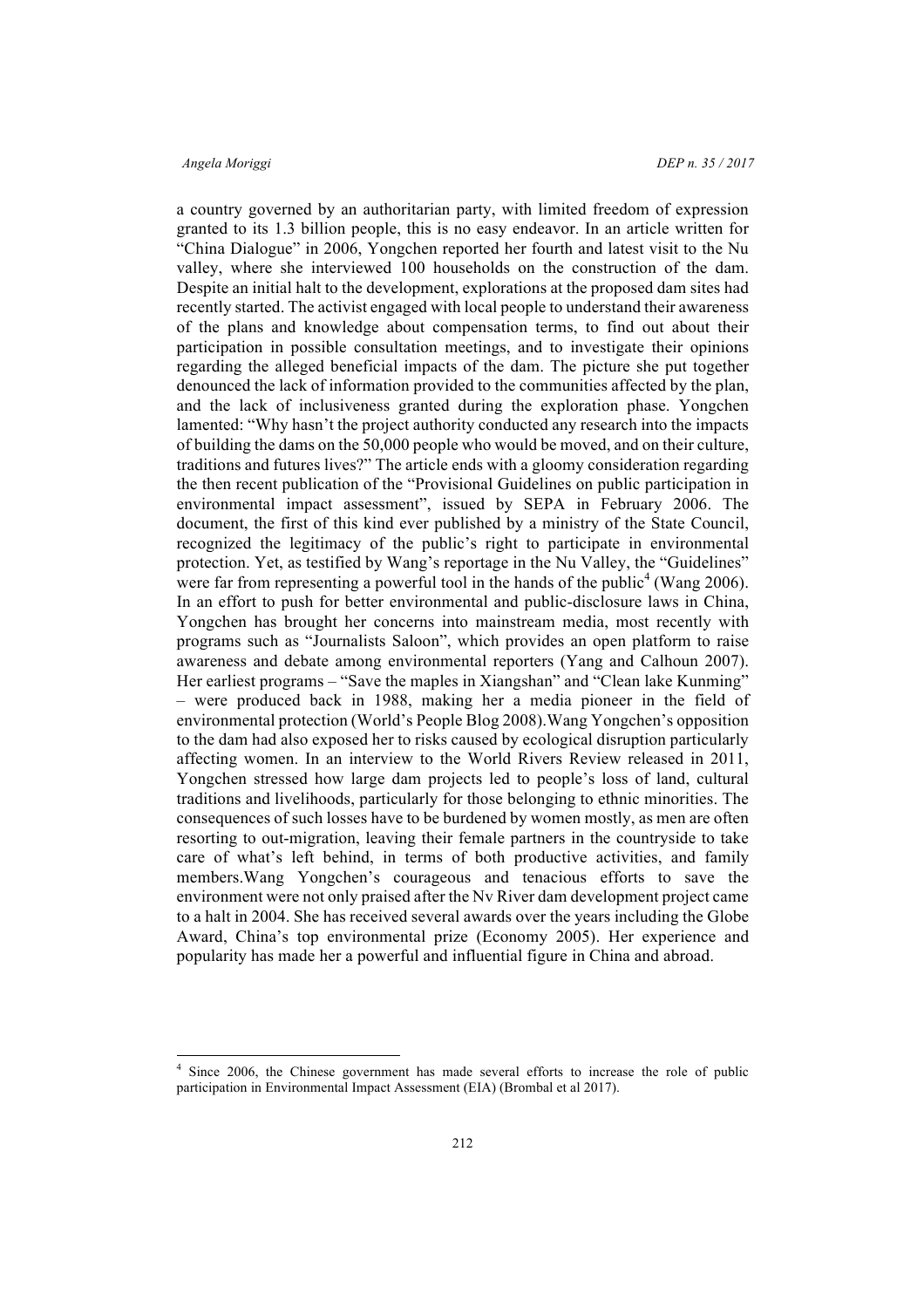# **Liao Xiaoyi (1954- ): Main campaigns**

On May 12, 2008, an earthquake of 7.9 magnitude struck the south-western province of Sichuan, leaving more than 74,000 dead, 247,000 injured and 5 million homeless. It was China's deadliest earthquake in more than 30 years, a disaster that incited a huge response by both governmental and non-governmental forces alike (The Economist 2008). A tremendous surge of support came from volunteers, civic associations, enterprises, and media outlets across the country. Most significantly, according to several commentators, the Sichuan earthquake represented a "watershed event for China's associational sphere" (Shawn and Deng 2011; Jiang 2009). Indeed, as it is often the case in times of calamities and natural disasters, the earthquake provided a "window of opportunity"<sup>5</sup> for China's civil society organizations to participate, network, and display their worth to the public. It prompted them to mobilize networks within the government, but also with other national and international NGOs and with the media. In the long run, it also stimulated a debate that led to the promulgation of a new "Charity Law", easing the restrictive fundraising and policy environment that has long limited NGO's work in China (Shawn and Deng 2011).

Among the many organizations involved in rescuing and reconstruction efforts was Global Village of Beijing Environmental Education Center (*Beijing diqiu cun huanjing jiaoyu zhongxin* – shortly known as Global Village of Beijing (GVB)), founded and led by Liao Xiaoyi (also known as Sheri Liao), a former professor of the Chinese Academy of Social Sciences. The earthquake aftermath provided an unprecedented opportunity for Prof. Liao to test a new sustainable living approach – the so-called LOHO Homeland, literally meaning "Happiness and harmony" Homeland. Teaming up with the local government of Daping village, in Tongji county, GVB built "LOHO homes" – farmhouses made of bamboo plywood and folder polystyrene board – and several facilities for waste recycling and biomass production, thus creating a new low-carbon village (Xinhua net 2009; Interview #131212). In helping recovering the local economy after the earthquake, the NGO also provided support to develop eco-agriculture, eco-tourism and creative crafts, all of which were achieved in consultation with the local communities (Xinhua net 2009; Interview #131212). Funds were provided by the Chinese Red Cross and by the Narada Foundation, both heavily involved in the post-earthquake reconstruction (Zhou 2010).

The model implemented in Daping received widespread attention and admiration: upon returning to her hometown, Liao Xiaoyi was asked by local officials to replicate the LOHO experiment in Wuxi county, close to Chongqing city (Liao 2015). As explained by Prof. Liao herself, the LOHO blueprint is not only a philosophy but also a cluster of policies including governance, economy, housing, etiquette and health regimen. It does not only aim at promoting environmental friendly agriculture, but also health an elderly care systems, and creative handicrafts, to create what Liao Xiaoyi defined herself as "a new rural environmental civilization" and "a calling

<sup>&</sup>lt;sup>5</sup> Here understood as in "social movement theory", as circumstances that allow civil society actors to influence the policy process. For more on this, see Della Porta and Diani (1999).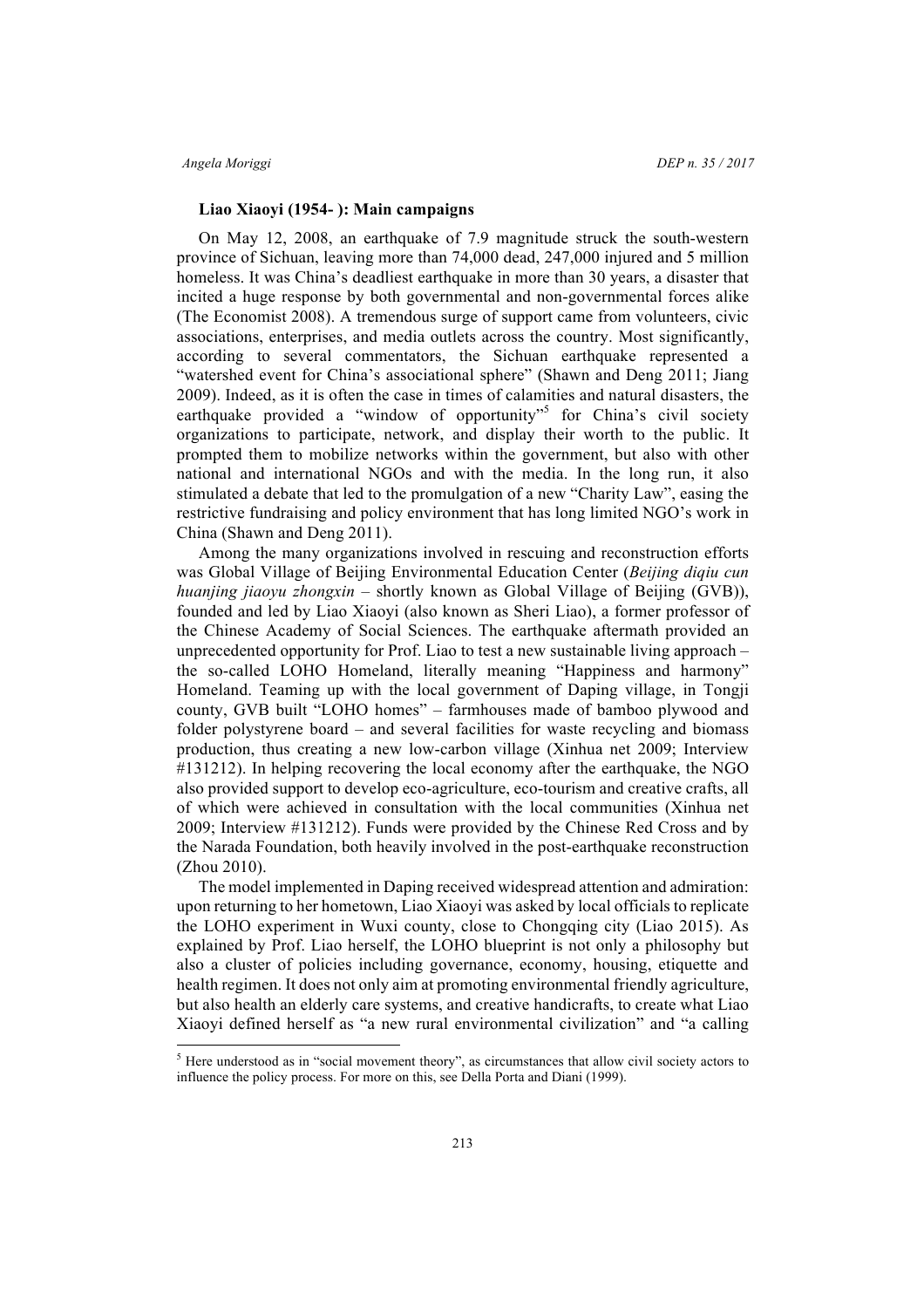from the earth's community of live" to "foster local democracy and moral revival" (Liao 2015, p. 63).

Year 2008 represented a turning point in Xiaoyi's career not only because of the Sichuan reconstruction, but also for another important reason. Long known as a successful environmental activist, Prof. Liao was appointed environmental advisor on the Beijing Organizing Committee for the Olympic Games 2008 (BOCOG) in 2006 (China Daily 2006). Her work as consultant included developing a mission statement and action for a Green Olympic eco-tour, a significant step towards adopting the International Ecotourism Standard in China (China.org 2006). In preparation for the games, BOCOG and Beijing Municipal Government launched the "Green Olympics" concept, aiming at promoting the environmental sustainability of the Olympics. This was extremely important as it brought to the fore the debate over air and water pollution, raising public awareness on these issues and on the possible solutions (UNEP 2009).

It also proved a great opportunity for Liao Xiaoyi to push forward a number of green campaigns for which she had long advocated, such as the odd-even vehicle ban, the AC temperature standards in public buildings and the waste sorting pilot communities (Zhou 2010). Indeed, GVB had already launched the "We Promise – 26 Degrees Air conditioning Energy Conservation Campaign", in 2004 and 2005, to encourage energy saving by promoting sensible use of air conditioning. Back in early 1999, GVB had worked with the Xuanwu District government along with several property management firms to develop the first pilot Green Community project in China. Best practices collected during the experience were later published in the manual "Green Community Guidelines" (Interview #131212). In 2006, GVB received the "Annual China Best NGO", after ten years of strenuous efforts in a variety of different fields: solid waste separation and recycling, energy conservation, chemical safety and health, ecological protection and green living practices. In 2001, it had already become the United Nations Environment Program (UNEP) China civil contact, and in 2002, it participated in the World Summit on Sustainable Development (also known as Earth Summit), which took place in Johannesburg, South Africa<sup>6</sup>

As founder and leader of GVB, Liao Xiaoyi was featured as "Hero of the Environment" in the US magazine "Time" in 2009 (Jiang 2009) and received many national and international awards. Among them, the prestigious Sophie Prize in 2000, which was later awarded to Wangari Maathai, and the 2001 Banksia Sustainability Award from Australia - a prize that had been earlier given to Rachel Carson. On the national level, different ministries appointed her several times appointed at ecological or charity person of the year (Liao n.d.).

# **Liao Xiaoyi: Portrait of an activist**

The ingredients of a successful career in environmental activism lie in the skillful approach fostered by Liao Xiaoyi, combining China's ancient traditional wisdom

 $6$  See: GVB activities at http://www.gvbchina.org.cn/#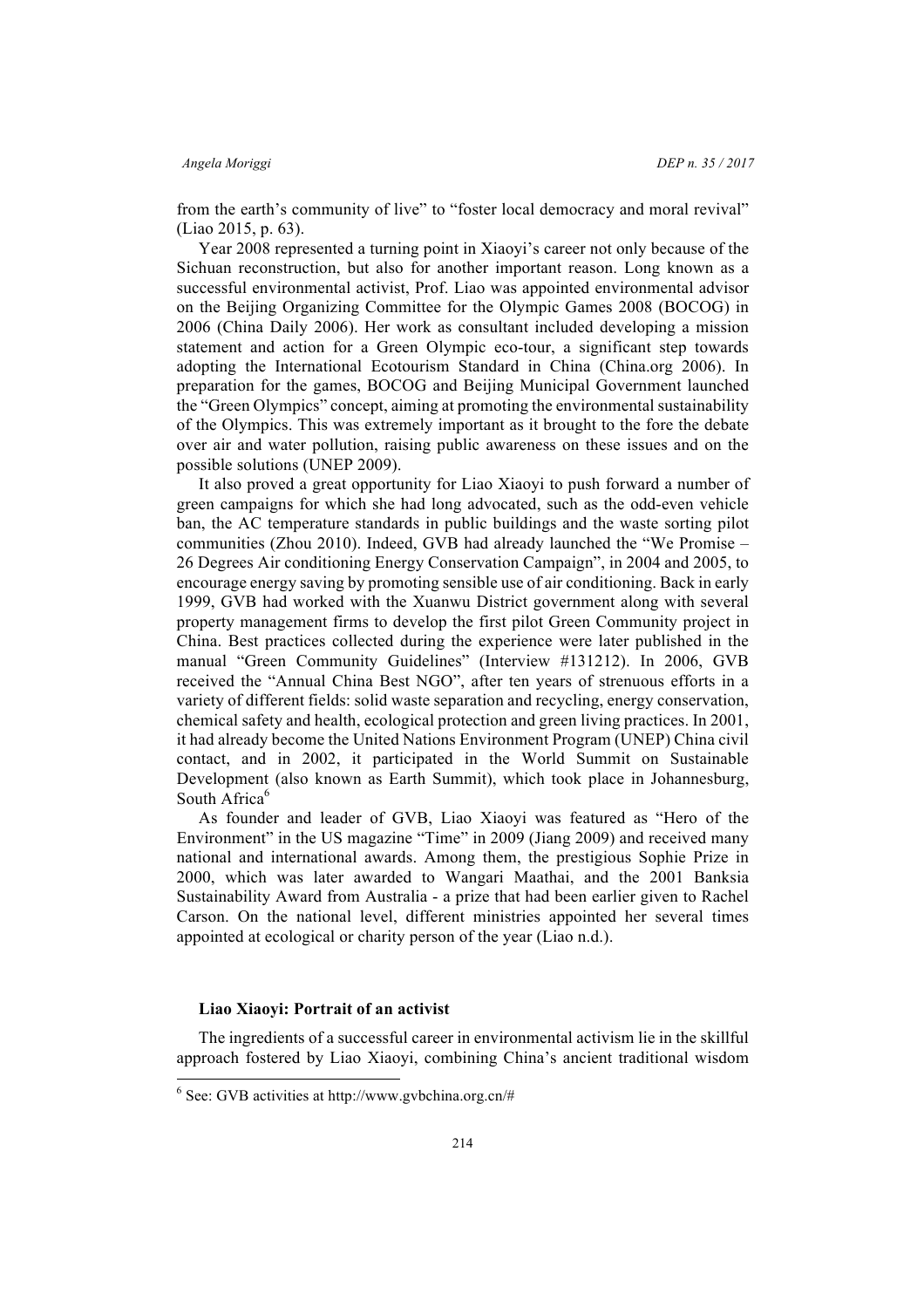with modern ecological solutions. This convincing cocktail has matured over time, thanks to her experiences in China and abroad. As a researcher of philosophy at the Chinese Academy of Social Sciences, she came across the idea of adaptation to nature, an innovative concept after decades of Mao Zedong's rule, when the dominant belief had been to conquer nature to realize human's needs (Jiang 2009; Shapiro 2001). It was then that she started to gain interest in environmental issues, and got acquainted with Rachel Carson's masterpiece, "Silent Spring".

In 1993 she left China to join her husband who was pursuing a doctorate degree in the United States, where she then became a visiting scholar at North Carolina State University. During her time in the U.S., she shot a documentary called "A Daughter of the Earth", which allowed her a close contact with many American environmental NGOs. This experience proved extremely eye-opening for Sheri Liao: having these organizations play such a big role in the environmental protection movement would have been unthinkable for her earlier on. It had now become her mission to go back to China and create a similar model of civic engagement (Zhou 2010). In 1996 she founded Global Village of Beijing (GVB), with epidemiologist Li Hao (Sheng 2015). Their first endeavors focused on the production of television documentaries, such as "Heaven Knows", displaying ecologically friendly cultures (China.org 2006). As it had been for Wang Yongchen, the media also proved an extremely important ally in Prof. Liao's "green battles". Journalist Zhou Yiyan (2010) uses the term "philanthropreneur" to describe Liao Xiaoyi's attitude as both philanthropist and entrepreneur. In a way, it could also be seen as the combination of "philosopher" and "entrepreneur".

A passionate lecture titled "This endangered planet: A Chinese view" and given by Liao Xiaoyi to the World Affairs Council in Oregon, U.S. in the early 2000s, offers a precious first-hard account of the core messages of her thinking and practice: firstly and most importantly, the idea of harmony emphasized by Confucian philosophy that preaches a balance between the body and the mind, the individual and society, and people and planet. While recognizing the importance of science and democracy, she pointed at harmony as the crucial individual and societal value needed to advance sustainability, and defined Chinese traditional culture as the most "cost-effective tool" to this aim (Liao n.d.). This is no banal statement.

The Chinese government has in recent years undergone a revitalization of Confucian principles pursuant to the realization of the "harmonious society" (*hexie shehui*), a central plan within the "ecological civilization" (*shengtai wenming*), envisioned by the Hu Jintao-Wen Jiabao administration (2003-2013) (Zhang and Barr 2013). Moreover, China boasts an ancient tradition in the arts, medicine and philosophy, a heritage often upheld by its citizen to express national pride and identity (The Economist 2011). Thus Sheri's quest to re-discover China's traditional culture and wisdom perfectly aligns with the national development agenda and with these Chinese values.

Liao Xiaoyi's second idea introduced during her talk in Oregon is a strong attack to the way sustainability had been conceived (and still is) by international players. Commenting on her recent participation in the OECD annual meeting, she lamented that the main discourses still revolved around the idea of "growth", as clearly exemplified by the word "sustainable development". Xiaoyi suggested to profoundly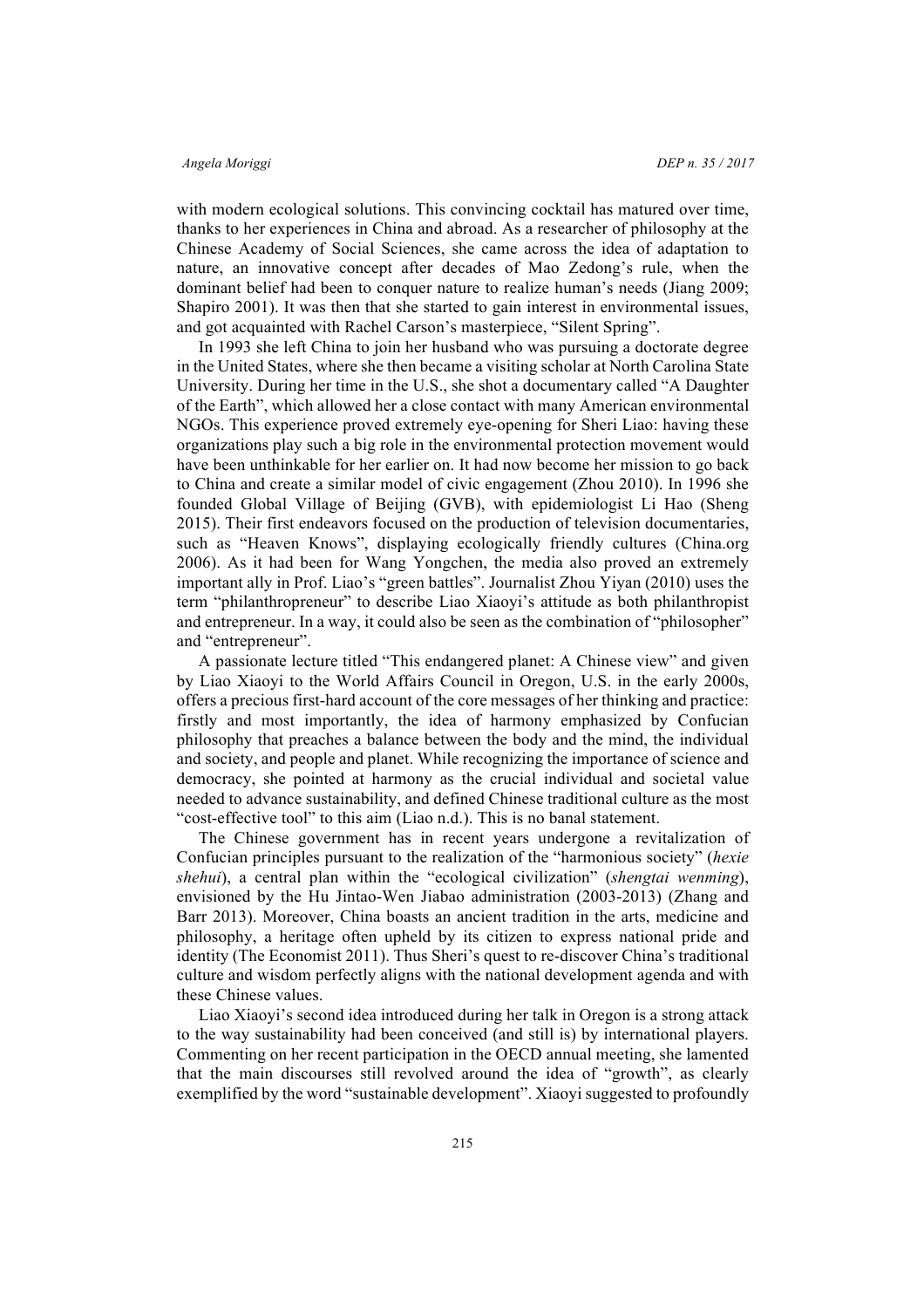question humanity over the purpose of development and start thinking instead in terms of "sustainable living" and "green lifestyles". She claimed that sustainable development had been used as a marketing tool, as a token void of any real transformative meaning. Living sustainably and embracing a green lifestyle instead means for each and everybody to concretely change consumption and production patterns, something best achieved through the LOHO model (Liao n.d.). Such an outspoken position on a rather delicate matter, metaphorically pointing the finger to powerful actors all over the worlds, speaks to Liao's bold and yet conscious activism.

The third powerful message conveyed at the World Affairs Council centered on the need to recognize the Earth as the same small village, equally shared by China, the U.S. and the rest of the world. Liao Xiaoyi invited the audience to conceive of China's environmental problems as its own problems, something it could not just dismiss as easily as it is often done on the basis of national political boundaries. Such a call testifies to not only the progressive thinking embraced by the activist, but also her capability to use international ties to the most effective aims.

Instead of invoking the principle of "Common but Differentiated Responsibilities" (CBDR), often reaffirmed by Chinese leaders (People's Daily 2015), Liao invited people to see environmental protection as everybody's mission (Liao n.d.). Significantly, during her speech, Prof. Liao recalled the several circumstances when she was inspired by Rachel Carson's work in particular and by American NGOs in general. Her time in the U.S. had proved crucial in her experience as an activist. Carson's main teaching, Sheri affirmed, was that any individual could make a difference (Liao n.d.).

Finally, responding to the audience's comments on the special relationship between state and civil society in China, Liao made an important political statement on the nature and role of Chinese NGOs. In her view, as it is true for many environmental activists in China (Interviews #131204, #131212, #131220, #130719, #130702, #130703), the partnership between NGOs, government, and private companies is crucial for the country' sustainability. The balance of ying and yang, of different forces complementing each other, is the real secret conducive to effective influence. Once again, this story teaches us that the special recipe of Chinese environmentalism is not to be undermined, but rather understood and possibly supported, for its capability to effectively bring about change despite the institutional restrictions it faces (Liao n.d.). As put by Zhang and Barr, "it is somewhat misguided to dismiss the impact of green activism in China on the basis of government intolerance and restrictions. In fact, from the perspective of Chinese grassroots, even within the system there is still much that is worth doing" (2013, p. 62-63).

# **Tian Guirong (1951- ): Main campaigns**

Soil pollution has become a priority in China's environmental protection agenda over the past ten years. The country's authorities could no longer afford to leave the situation unmanaged, due to the escalating rate of diseases associated with heavy metals contamination. In Spring 2014, China publicly disclosed the results of the first National Soil Pollution Survey, revealing that the soil quality of 19.4% of arable land and 36.3% of industrial sites did not meet national environmental quality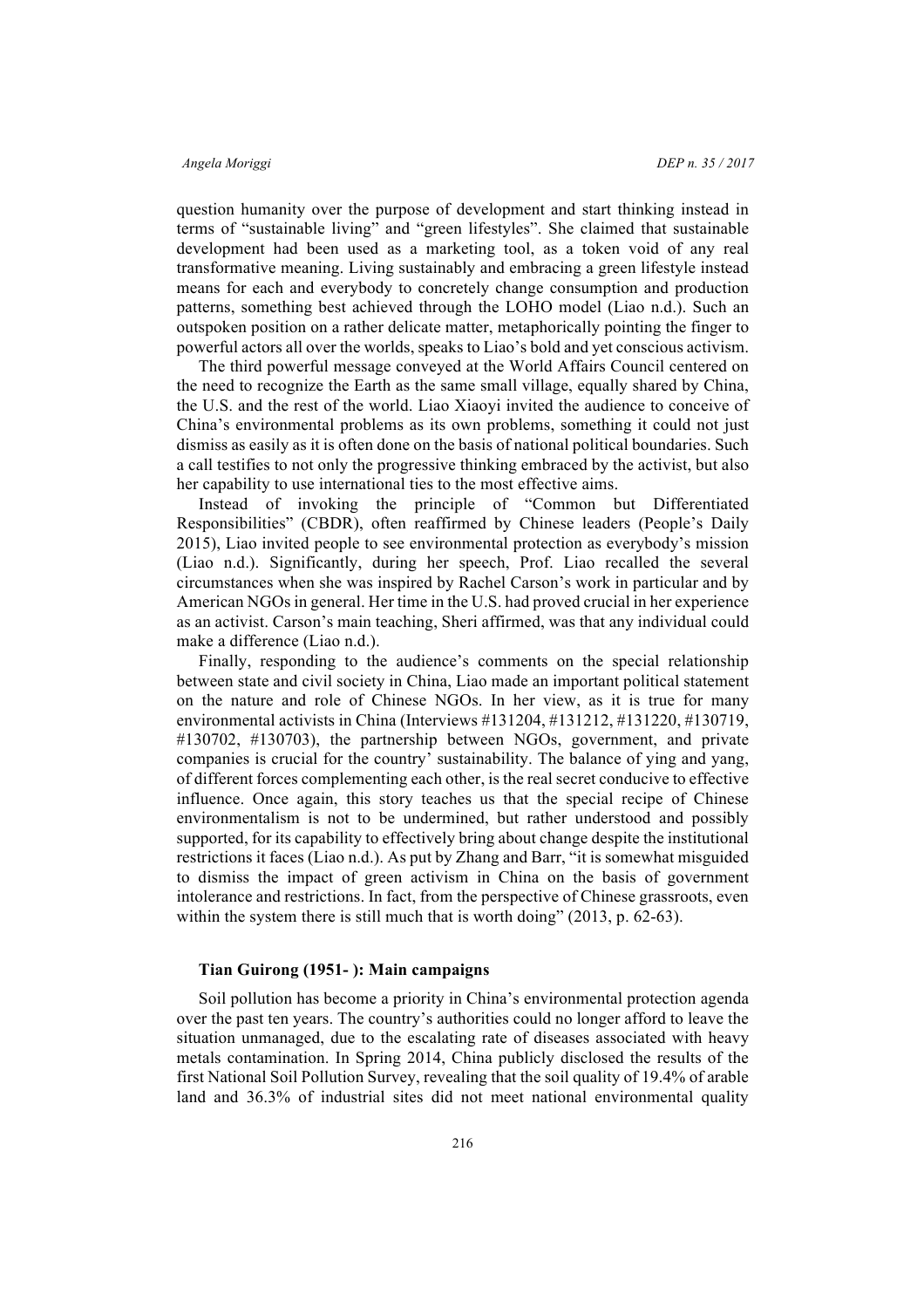standards (Brombal et al. 2015). Main contaminants included heavy metals, such as cadmium, arsenic, lead and nickel. The survey had been carried out between 2006 and 2010, but the data were kept a "state secret" until 2014, on grounds that its release would have put at risk the country's internal stability and international image at risk (CECC 2013). Illegal discharge of pollutants by uncompliant factories had been the rule for a long time, as businesses have found it cheaper to pollute than to pay for wastewater treatment. New fines have only recently been introduced to increase the cost and frequency of environmental regulations and standards violations (Hu 2014). Moreover, the Measures for Information Disclosure were only adopted in 2008 in China, an extremely important instrument that shames polluters publicly, thus adding a reputational and political cost to the economic one (Li 2016).

But while regulation has made significant advancements in a relatively short amount of time, enforcement is still a weak spot in China's environmental protection management machine. Institutional, political and ideological factors play an important role on the accuracy of China´s environmental monitoring data (Brombal 2017). Moreover, especially at the local level, factories are powerful entities difficult to challenge by environmental protection bureaus (EPBs), whose clout and resources are often too limited to exert any impact. In some instances EPBs are also guilty of so-called "local protectionism" (in Chinese *difang baohu*), covering up misconduct of local enterprises, partly because of the historical legacy of the planned economy, and partly because of companies' importance for local revenue and job opportunities (Van Rooij 2010).

It is in this complex and articulated picture that the figure of Tian Guirong, the third and last environmental heroine of this paper, comes to light. In 1998, Mrs. Tian, a battery dealer from a small rural village in Hebei province, embarked on a journey in environmental activism upon a trip to Beijing, during which she discovered that a leaking dead battery can pollute up to 600,000 liters of water, and if buried, can sterilize one square meter of farmland (Li 2010). This provided a completely new perspective into her business and led her to a moral awakening: Tian´s mission became to collect used batteries and raise awareness on the fatal consequences of unmanaged battery recycling to soil and water quality (Xu 2006). Once back in Xinxiang, she discovered that used batteries were randomly thrown into the soil close to the Yellow River. She then reached out to an expert in the chemistry department of Henan Normal University, to gain further knowledge of the risks connected to unmanaged disposal of used batteries. From that moment on, she worked tirelessly: she wrote an article in the local newspaper titled "We must not keep abusing the earth", to announce her intention to collect used batteries and ask support from the local communities. In four years, Guirong collected over 70 tons of used batteries at her own expenses, saving one million square meter of land from being contaminated (Wei n.d.). The number of batteries was so great that she had to store them in her and in her soon-to-be married son's house for years. Her campaign was welcomed with mixed reactions: most people did not comprehend her commitment, and resorted to either deriding or attacking her, convinced that she was in search of easy fame. The local environmental protection department was also of very little support, until the news of her accomplishments reached the national level, and MEP (then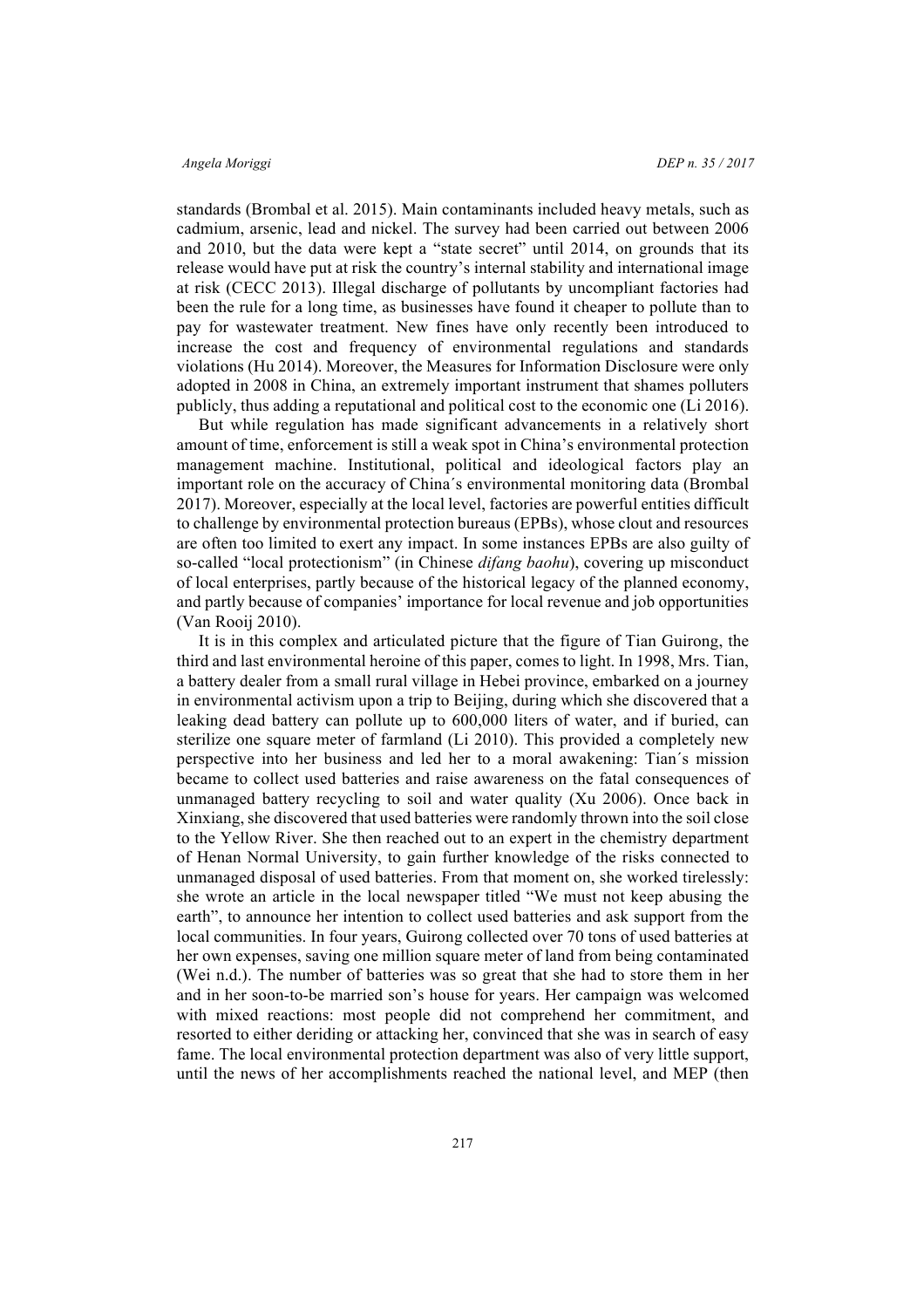SEPA) ordered Henan province to build a dedicated depot to store the collected batteries (Wei n.d.).

In 2001 she created a website to disseminate the news about her activities, and a year later she founded the Environmental Protection Volunteers Association of Xinxiang City (*Xinxiang shi huanjing zhiyuanzhe xiehui*). According to several news outlets, this makes her the first Chinese farmer ever in history to initiate a website and a grassroots NGO dedicated to environmental protection (Li 2010; Wei n.d.). In an interview released to the newspaper "Beijing Review", Tian Guirong explains the complicated process of getting the association registered. Moved by the idea that the organization would have provided her with the strength to carry out her battles, she knocked at every environmental protection department's door, where she was rejected repeatedly. This came as no surprise, given her background as a farmer, with no personal connections, no knowledge in governmental and administrative affairs and no expertise in environmental protection issues. She then decided to reach out for help elsewhere. She several times traveled to Beijing to meet Mr. Liang Congjie, founder of the NGO Friends of Nature and renowned figure in China's environmental movement, who gave her useful guidance on how to make the association become reality. Once again, an example of the strong horizontal links between Chinese NGOs, supporting each other in capacity building efforts (Wei n.d.).

After the association was established with the help of a growing number of volunteers, Tian embarked full force in several environmental campaigns, to clean up the sludge-filled rivers and acrid air of Henan province (Zhang 2006). She and her volunteers lead a pollution survey informing farmers across the whole drainage area of the Yellow River, creating an impressive "pollution map" and attempting to raise public awareness at the grassroots level (Li 2010). The campaign, named "Protect the Mother River" granted Guirong a prestigious award at the 2005 Sixth Ford Motor Environmental Conservation Award program (Wang 2007). She was also invited to the Opening Ceremony of the China Environment Culture Festival 2005 and the awards ceremony of the Figures of Green China. Several successful campaigns followed such as "You Make the World Greener", "Ten Thousand Signatures for Ozonosphere Protection", and the "Green Tour of environmental protection in Central China" (Xu 2006). The Environmental Protection Volunteers Association of Xinxiang City also participated in several projects linking Beijingbased NGOs to provincial NGOs. The Beijing-based NGOs provided capacity building, training and national credibility, while local NGOs provided the homegrown contacts needed to operate at the grassroots. One example was a four months survey carried out with local environmental authorities and large companies to test their environmental information transparency. The effort engaged well-known organizations such as the Center for Legal Assistance to Pollution Victims (CLAPV) and Friends of Nature (FON), and provincial NGOs like the Youth Environment Association of Chongqing (YEA), Hebei Green Friend Association, and the Home of Gansu Green Volunteers (Hu and Shi 2013).

Mrs. Tian's civic engagement provided her with many opportunities to learn about other experiences related to a green lifestyle. During a 2008 conference she attended at Renmin University (Beijing), she discovered Community Supported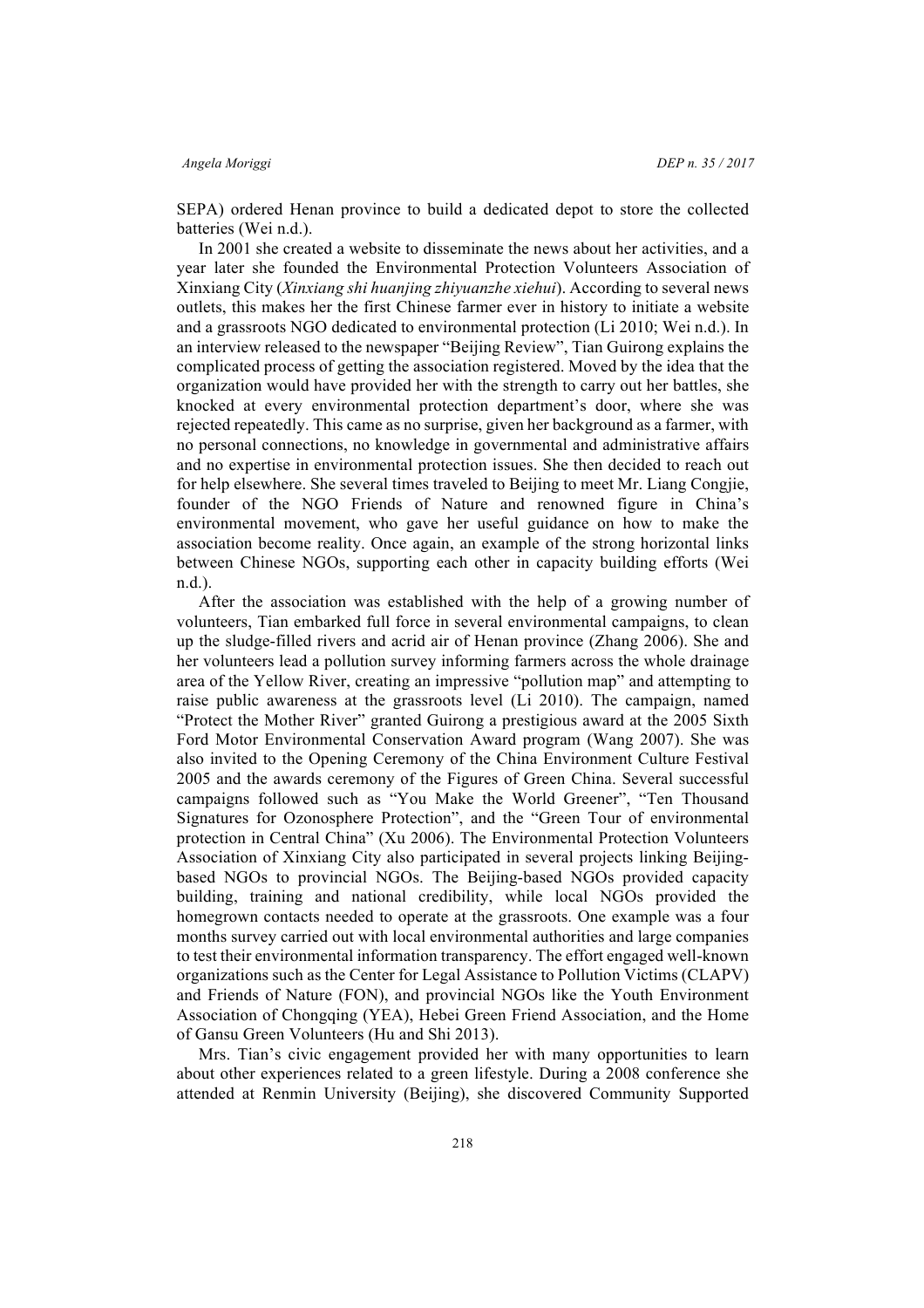Agriculture (CSA), a fairly new concept in China (Si et al. 2015) referring to a network of individuals who, through a periodic contribution, pledge to support one or more local farms in exchange of local produce, thus sharing the risks and benefits of food production with the growers. Enthusiastic about this alternative model of agriculture, Guirong decided to create an organic farm herself, hosting different species of plants and animals, and welcoming all kinds of people to join farming activities and experience nature differently (Tian 2012).

# **Tian Guirong: Portrait of an activist**

Journalist Xu Lin defines Tian Guirong "farmer environmentalist" to describe the combination of her rural roots and civic activism (Xu 2006). Her case is a beautiful example of how – as put by Evans and Strauss (2000, p. 818) – "activist interest can inspire intellectual endeavor to the benefit of both". A rural Chinese woman with little education, Tian's journey started a moral awakening that leads her to abandon her business, and evolved into an individual (and collective) pathway of formation and 360-degrees of personal commitment. In an interview released to China Daily in 2010, Guirong recounted:

I didn't have much education but I tried to improve my knowledge as much as possible. Luckily, the Xinxiang environmental protection bureau offered a lot of help. I began to borrow books from the bureau, including Silent Spring, and I was also the first farmer to ever subscribe to China Environment News, an official publication of the State ministry (Li 2010).

In Guirong's words, admiration for foreign environmental protection champions Rachel Carson and Erin Brokovich inspired her to push further in her civic endeavor. Guirong confessed when the discussion "Silent Spring": "I could not help but cry when I learned the author was fighting breast cancer when she wrote the book. It forced me to ask myself, 'Why don't I do something to help save the environment'?" (Li 2010).

Other factors played an important role in shaping Tian's activism. As was the case for Wang Yongchen and Liao Xiaoyi, Guirong also belongs to a generation of people who witnessed first-hand the impact that massive industrialization had on the country´s environment and public health. In the same interview with China Daily, she explained how the concentration of factories around her village in recent decades had not only disrupted the local biodiversity, decimating the wild bird populations and turning rivers and streams black, but had also caused severe illnesses to the local population, who suffered cancer in great numbers as a result of the area´s contaminated water and soil (Li 2010).

The desire to translate old-time nostalgia into a plan for action prompted Tian Guirong to run for Fanling village local elections in 2005, determined to turn the contaminated village into an ecological sanctuary. Once elected as head of the village committee, Guirong was able to veto polluting projects, clean up waterways, build a tree corridor, and establish a special water supply plan to teach villagers to save water (Li 2010).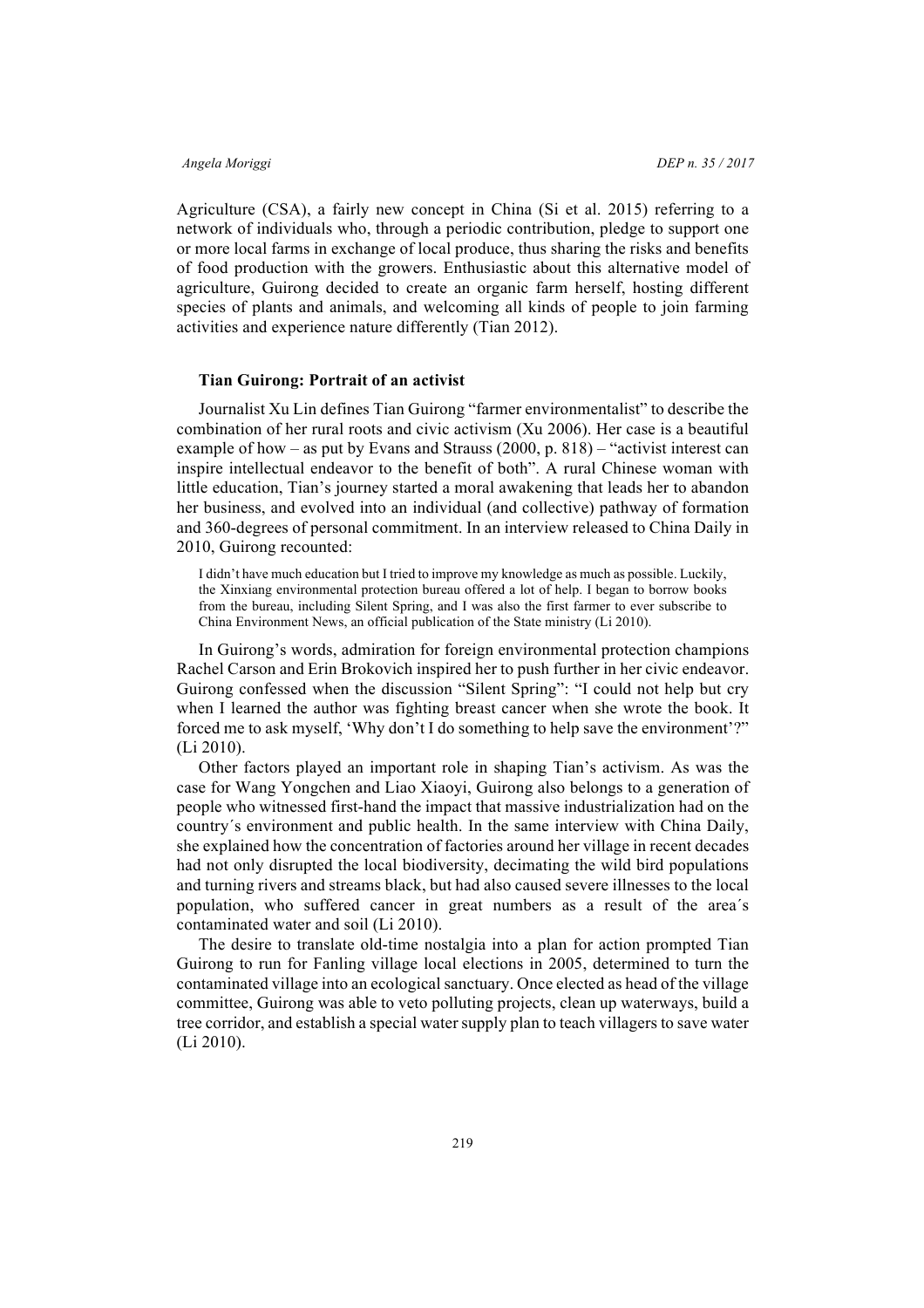From knowing very little about environmental protection issues, year after year Guirong developed into a leader in transformational<sup>7</sup> sustainability practices. Her thinking goes beyond the mere endorsement of energy saving solutions, or sound waste recycling – measures which are definitely important, but that somehow reproduce the same pattern of development. One such example is her progressive attitude when describing her interest in alternative models of agricultural production. In a self-introduction on the website "South South Forum", Tian explains how she believes in the need to support organic agriculture, develop green consumption and facilitate the relationship between rural and urban areas. The latter point is particularly important – and innovative - in a country like China, which has recently put urbanization at the core of its development strategy (Tian 2012).

She also describes the importance of allowing people of all ages to be exposed to rural life and farming activities, not only for pedagogical but also for therapeutic reasons (Tian 2012). This resonates with the values upholding the idea of Social Farming (also known as Care Farming), a social innovation practice with no precedent in China, now a growing yet still marginal phenomenon in Europe (Dessein et al. 2013).

Unfortunately, Tian Guirong's story of civic engagement is not all positive. Her public exposure also caused many problems. Her grassroots activism has forced her to deal with the difficult reality of vested interests and local power dynamics. Fighting for environmental information transparency and disclosure can be a risky business. In an interview released in 2009, Guirong confessed her fears following several threatening calls directed to herself and her collaborators: "I'm scared, I don't dare sleep at a fixed place. Tonight I'll be at my sons, tomorrow at my daughters, or I stay at my association" (Terra Daily 2009). Indeed, the inspections carried out by the Environmental Protection Volunteers Association of Xinxiang City led to the closures of more than 100 polluting factories.

Volunteers would take pictures of plants, collect water sewage inflow points, test them and send the results to the local environmental protection bureaus, making her a "common enemy of these enterprises" and their laid-off workers (Li 2010). Such discontent might also have contributed to her defeat in the 2008 local elections, when she ran again in the hope to continue her work as head of the committee of Fanling village. Moreover, as it is often the case for small grassroots organizations, financial constraints are a constant source of worry (Li 2010). In order to sustain her activities, Tian Guirong incurred substantial debts, to the point of confessing to the news outlet Phoenix Reader in 2016, the idea of selling the Olympic torch she had carried during the opening ceremony of the 2008 Beijing Olympics (Da 2016).

# **Conclusions**

This paper has retraced the main juncture points of the struggle for sustainability of three Chinese female environmental activists: Wang Yongchen, Liao Xiaoyi and

<sup>&</sup>lt;sup>7</sup> By "transformational sustainability practices", I refer to practices that deeply question what we value and the way we live, thus compelling us to design conscious alternatives to the mainstream idea of sustainable development. For more on this, see Feola 2015.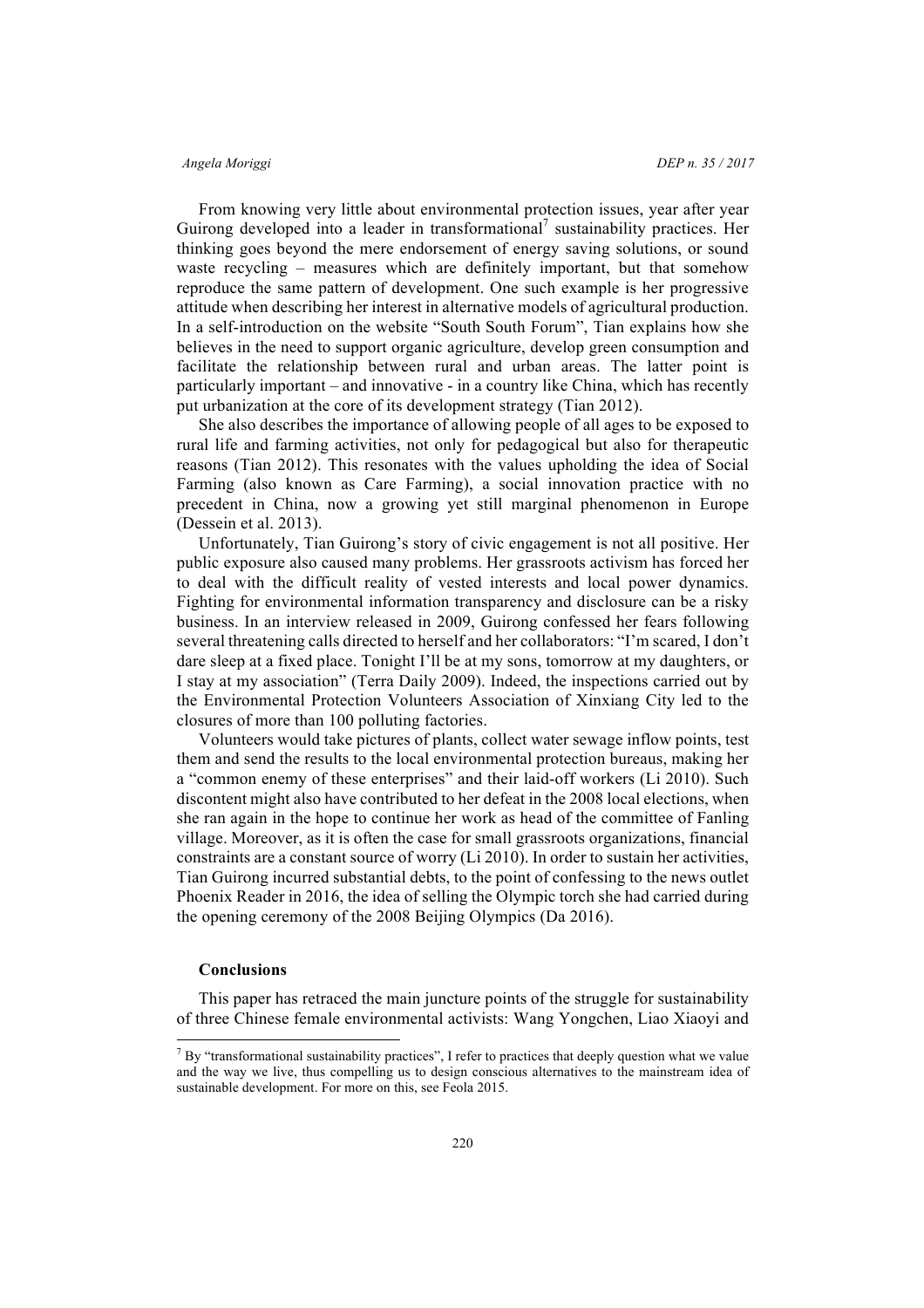Tian Guirong. It has also highlighted their strategies, their motivations, and their values used in their activism. Though maintaining different visions for the future of their country, all three women seem to deeply question the dominant approach to human-nature relations, and they do so through lawful and moderate means of mobilization.

These stories also reveal that one is not born an environmental champion, nor do they always engages in the same battles. Wang's, Liao's, and Tian's experiences epitomize a particular historical phase of China´s environmental movement, which has been constantly evolving and adapting to the country's contextual and structural changes.

Against this background, future research on this field should investigate the changes, which have occurred in the environmental associational sphere in China, from the perspective of the current generation of female activists. Below I sketch out two possible lines of inquiry of the issue, with the hope to inspire further investigations on this fascinating yet unexplored topic of research.

In an interview released to "International Rivers" in 2011, Wang Yongchen testified on the importance of women's involvement in China's environmental movement, and of the prevalence of female representatives in the country's green NGOs (Yan 2011). A confirmation of the latter also emerged during fieldwork interviews conducted by the author of this paper with several ENGOs representatives over the past few years (Interviews #131204, #131212, #131220, #130719, #130702). No statistically significant data is available at the moment, but anecdotal evidence suggests that women are heavily represented in China´s environmental associational sphere. Moreover, on a superficial analysis, if compared to the first generation of environmental torchbearers, their motivations and style of activism seem to be less charged with idealism and more with pragmatism (Moriggi forthcoming). Future research could aspire to answer the following questions: to what extent is this anecdotal data confirmed at a wider level? What are the sociocultural reasons behind it? How is it connected to the evolution of environmental activism elsewhere in the world? What are its implications for the future of ENGOs in China?

A second line of investigation could delve deeper into the gendered nature of China´s female environmental activism. In March 2015, Chai Jing, a former Chinese state television reporter, released "Under the Dome", a documentary about the doomed reality of air pollution impacts, which attracted 200 million viewers in the span of a few days. Of particular note is the fact that Chai Jing starts the documentary with a personal account: "I'd never felt afraid of pollution before, and never wore a mask no matter where. But when you carry a life in you, what she breathes, eats and drinks are all your responsibility, then you feel the fear" (Tran 2015). Her words resonate with her experience of a mother rather than a journalist, a choice that might have strongly contributed to the popularity of the documentary. However, existing research has failed to investigate the extent to which gendered factors play a role in shaping China's environmentalism. One possible line of inquiry could reveal the impact of gender-specific instances on different areas of concern, such as food safety, water contamination, and air pollution; another one could explore the genderspecific instances of lawful activism *versus* disruptive activism; a further one could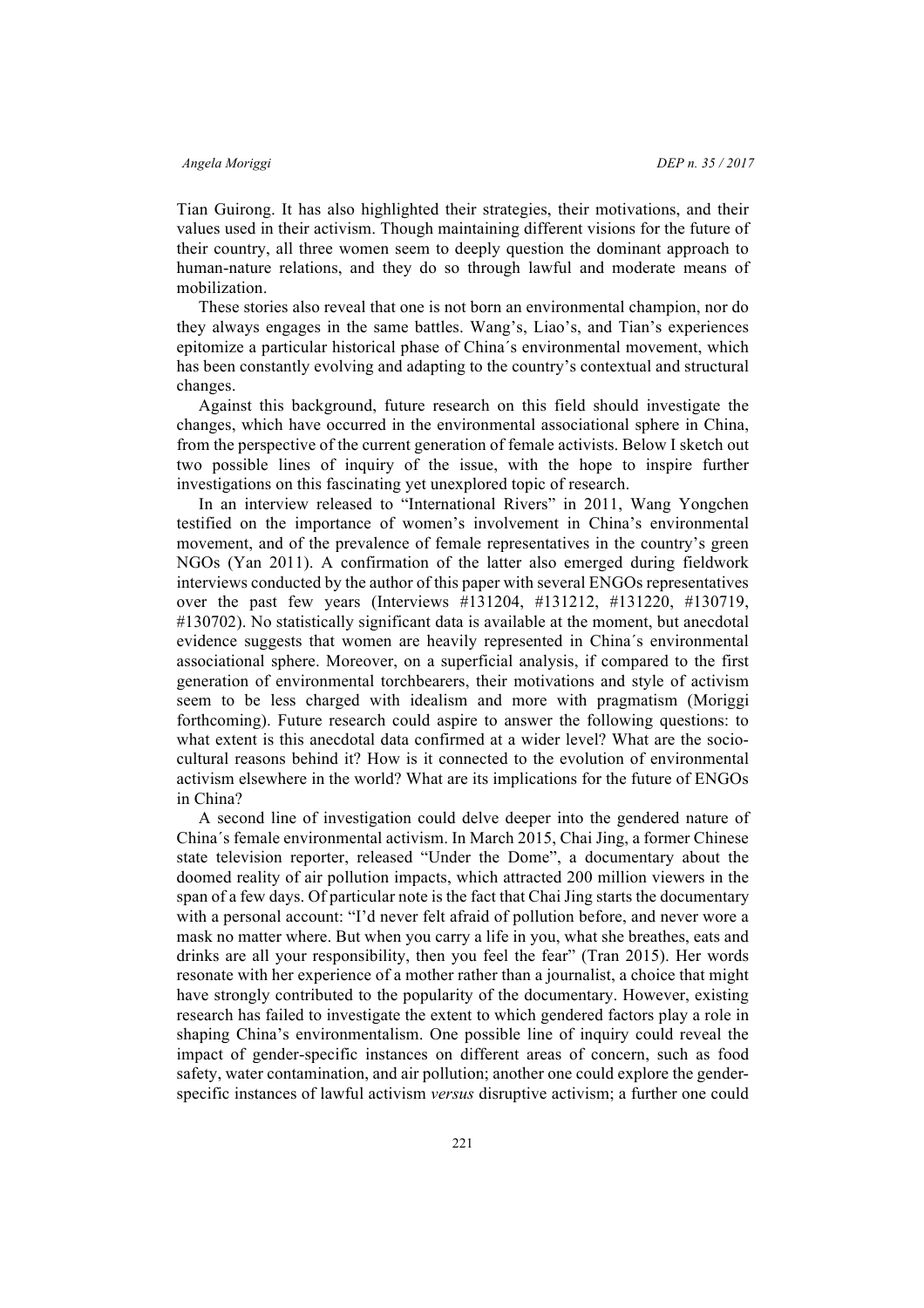examine the different manifestations of gendered environmental activism, within the country's emerging urban middle-class and its rural society.

Although many questions still remain, it is undeniable that women play an important role in Chinese environmental activism.

### **Acknowledgments**

The author wishes to thank Prof. Laura De Giorgi, for the fruitful discussions that led to the drafting of this paper, and Nick Bihun, Michelle Dai Zotti and Sabrina Orlins, for the helpful comments on a late draft of the manuscript. The research leading to these results has been funded by a research fellowship granted by University Ca' Foscari Venice (Department of Environmental Sciences, Informatics and Statistics and Department of Asian and North African Studies) and the Euro-Mediterranean Center on Climate Change (CMCC). Funds for fieldwork were provided by the EU FP- 7 project GLOCOM (Global Partners in Contaminated Land Management), Grant agreement no. 26923.

# **References**

Bell, Shannon Elisabeth and Yvonne A. Braun 2010. "Coal, identity, and the gendering of environmental justice activism in Central Appalachia." *Gender & Society* 24 (6): 794-813.

Brombal, Daniele, Angela Moriggi and Antonio Marcomini. 2017. "Evaluating public participation in Chinese EIA. An integrated Public Participation Index and its application to the case of the New Beijing Airport." *Environmental Impact Assessment Review* 62: 49-60.

Brombal, Daniele. 2017. "Accuracy of environmental monitoring in China: Exploring the influence of institutional, political and ideological factors." *Sustainability* 9 (3): 324, accessed April 2, 2017, http://www.mdpi.com/2071- 1050/9/3/324

Brombal, Daniele, Haiyan Wang, Lisa Pizzol, Andrea Critto, Elisa Giubilato, and Guanlin Guo. 2015. "Soil environmental management systems for contaminated sites in China and the EU. Common challenges and perspectives for lesson drawing." *Land Use Policy* 48: 286-298.

CECC (Congressional-Executive Commission on China). 2013. "Soil contamination data remains a state secret leaving citizens uninformed about potential pollution hazards." *CECC*, May 21, accessed April 3, 2017, https://www.cecc.gov/publications/commission-analysis/soil-contamination-dataremains-a-state-secret-leaving-citizens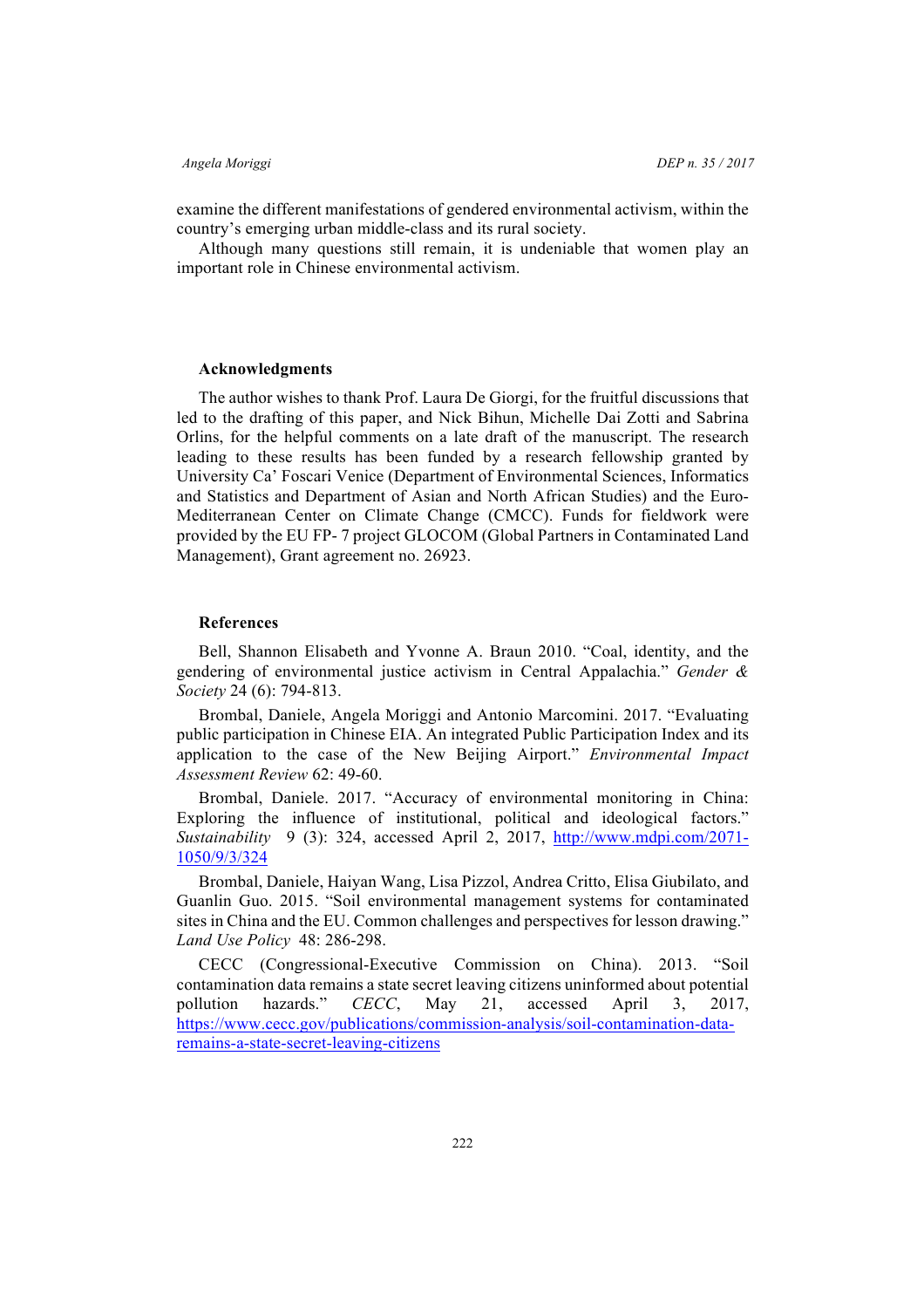China Daily. 2006. "BOCOG appointing environment consultants." *China Daily*, October 16, accessed December 12, 2016, http://www.chinadaily.com.cn/2008/2006-10/16/content\_709053.htm

China.org. 2002. "Environmental NGOs aspire to bigger role." *China.org.,* August 26, accessed April 10, 2017, http://www.china.org.cn/english/China/40400.htm

China.org. 2006. "Liao Xiaoyi", *China.org*., January 29, accessed December 2, 2016, http://www.china.org.cn/english/features/cgw2006/198224.htm

Da, Hewang. 2016. "Xinxiang nongmin Tian Guirong zuo gongyi qian waizhai xiang maidao Aoyun houju" (Xinxiang farmer Tian Guirong indebted for the public good considers selling off Olympic torch). *Fenghuang wang zixun (Phoenix net information),* January 6, accessed April 1, 2017, http://news.ifeng.com/a/20160106/46959774\_0.shtml

Della Porta, Donatella and Mario Diani. 1999. *Social movements: An introduction*. Oxford: Blackwell Publishers.

Dessein, Joost, Bettina B. Bock and Michiel P.M.M. De Krom. 2013. "Investigating the limits of multifunctional agriculture as the dominant frame for Green Care in agriculture in Flanders and the Netherlands." *Journal of Rural Studies* 32: 50-59.

Economy, Elizabeth. 2005. "China's environmental movement." *Council on Foreign Relations,* February 7, accessed August 2, 2016, http://www.cfr.org/china/chinas-environmental-movement/p7770

Economy, Elizabeth. 2010. *The River Runs Black: The Environmental Challenge to China's Future.* Ithaca: Cornell University Press.

Evans, Harriet and Julia C. Strauss. 2010. "Gender, agency and social change." *China Quarterly* 204: 817-826.

Feola, Giuseppe. 2015. "Societal transformation in response to global environmental change: A review of emerging concepts." *Ambio* 44: 376-390.

Geall, Sam. 2013. *China and the environment: The green revolution*. New York: Zed Books.

Griswold, Eliza. 2012. "How 'Silent Spring' ignited the environmental movement." *New York Times,* September 21, accessed April 24, 2017, http://www.nytimes.com/2012/09/23/magazine/how-silent-spring-ignited-theenvironmental-movement.html

Heberer, Thomas*.* 2012. "Creating civil-society structures top-down?" in Jianxing Yu and Sujian Guo, eds. *Civil society and governance in China,* pp. 63-85. New York: Palgrave Macmillan.

Ho, Peter. 2007a. "Introduction: Embedded activism and political change in a semi-authoritarian context," in Peter Ho, Richard Edmonds, eds. *China's embedded activism: Opportunities and constraints of a social movement*, pp. 1-20. London and New York: Routledge.

Ho, Peter. 2007b. "Self-imposed censorship and de-politicized politics in China: green activism or a color revolution?," in Peter Ho, Richard Edmonds, eds. *China's*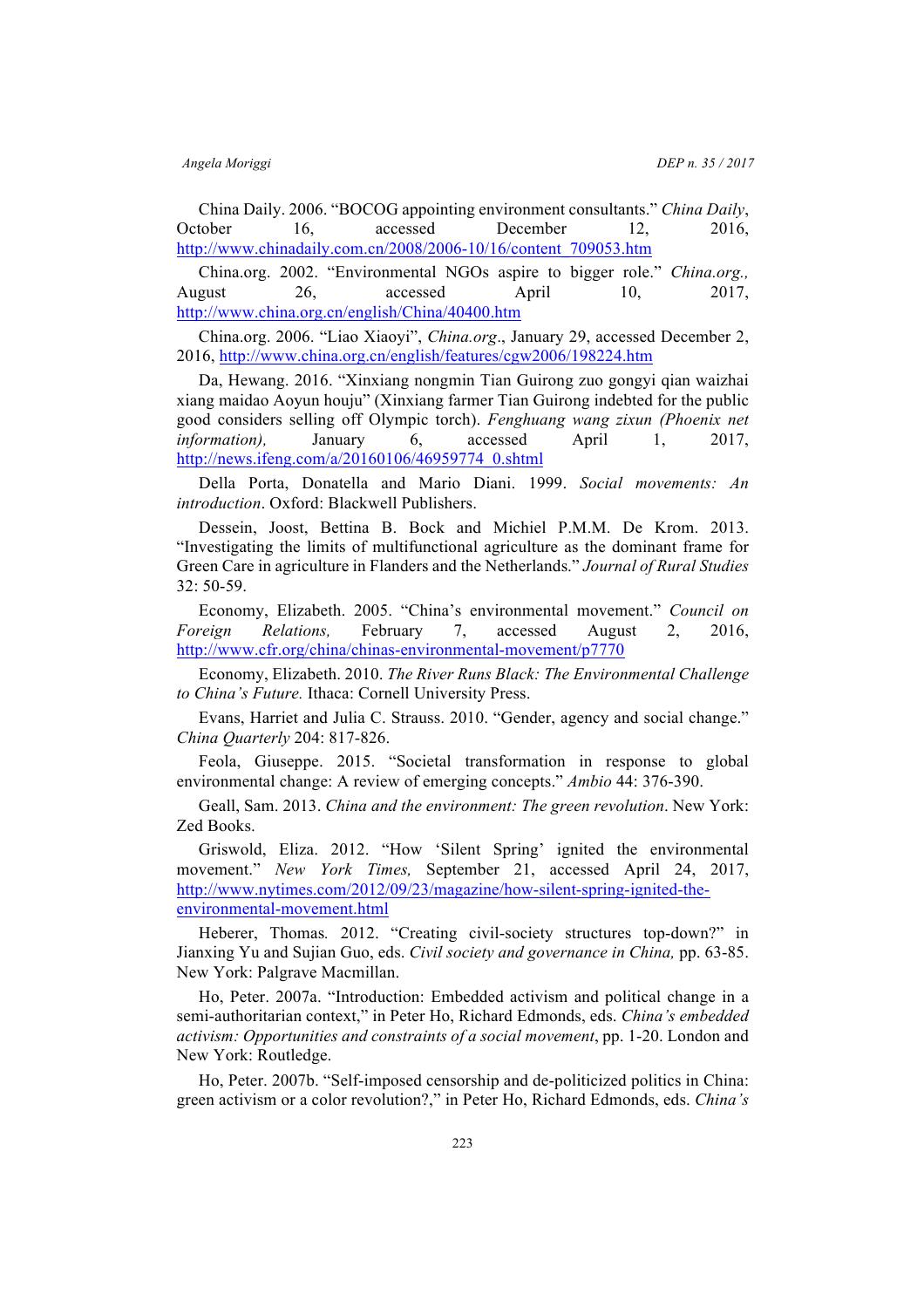*embedded activism: Opportunities and constraints of a social movement*, pp. 216- 226. London and New York: Routledge.

Hoffman, Samantha and Jonathan Sullivan. 2015. "Environmental protests expose weakness in China's leadership." *Forbes*, June 22, accessed March 2, 2017, https://www.forbes.com/sites/forbesasia/2015/06/22/environmental-protestsexpose-weakness-in-chinas-leadership/#42fd1473241a

Hu, Feng. 2014. "Pollution: It doesn't pay to be naughty." *China water risk*, December 10, accessed March 20, 2017, http://chinawaterrisk.org/resources/analysis-reviews/pollution-it-doesnt-pay-tonaughty/

Hu, Jing and Tie Shi. 2013. "Environmental information disclosure three years after implementation," in Dongping Yang, eds. *Chinese research perspective on the environment, volume 1: Urban challenges, public participation, and natural disasters*, pp. 305-325. Leiden and Boston: Brill.

Jiang, Jessie. 2009. "Heroes of the environment 2009. Sheri Liao." *Time,* September 22, accessed December 12, 2016, http://content.time.com/time/specials/packages/article/0,28804,1924149\_1924155 1924436,00.html

Lakhani, Nina. 2016. "'Time was running out': Honduran activist's last days marked by threats." *The Guardian*, April 25, accessed 22 April, 2017, accessed https://www.theguardian.com/global-development/2016/apr/25/berta-caceresmurder-honduras-death-threats-hitman-agua-zarca-dam

Li, Jing. 2010. "Green NGO drives change at grassroots." *China Daily*, April 20, accessed 2 February 2017, http://www.chinadaily.com.cn/china/2010- 04/20/content\_9749784.htm

Li, Leah Zhutian. 2016. "Environmental disclosure in China: A comparative study to the U.S. and EU system." *Georgetown Environmental Law Review*, May 18, accessed March 12, 2017, https://gelr.org/2016/05/18/environmental-disclosure-inchina/

Liao, Xiaoyi. 2015. "Building a traditional Loho homeland with traditional wisdom," in Guy Alitto, eds. *Contemporary confucianism in thought and action,* pp. 63-78. Berlin Heidelberg: Springer-Verlag.

Liao, Xiaoyi. n.d. "This endangered planet: A Chinese view." *Fora.tv,* Accessed December  $22$ ,  $2016$ ,

http://library.fora.tv/2007/05/29/This\_Endangered\_Planet\_A\_Chinese\_View

Maathai, Wangari. 2003. *The Green Belt Movement. Sharing the approach and the experience*. Brooklyn: Lantern Books.

Meng, Si. 2011. "Is hydropower exploitation of the Nu river in China 'a must'?" *The Guardian*, February 10, accessed April 13, 2017, https://www.theguardian.com/environment/blog/2011/feb/10/hydropowerexploitation-china

Mertha, Andrew. 2008. *China's water warriors: Citizens action and policy change*. Ithaca: Cornell University Press.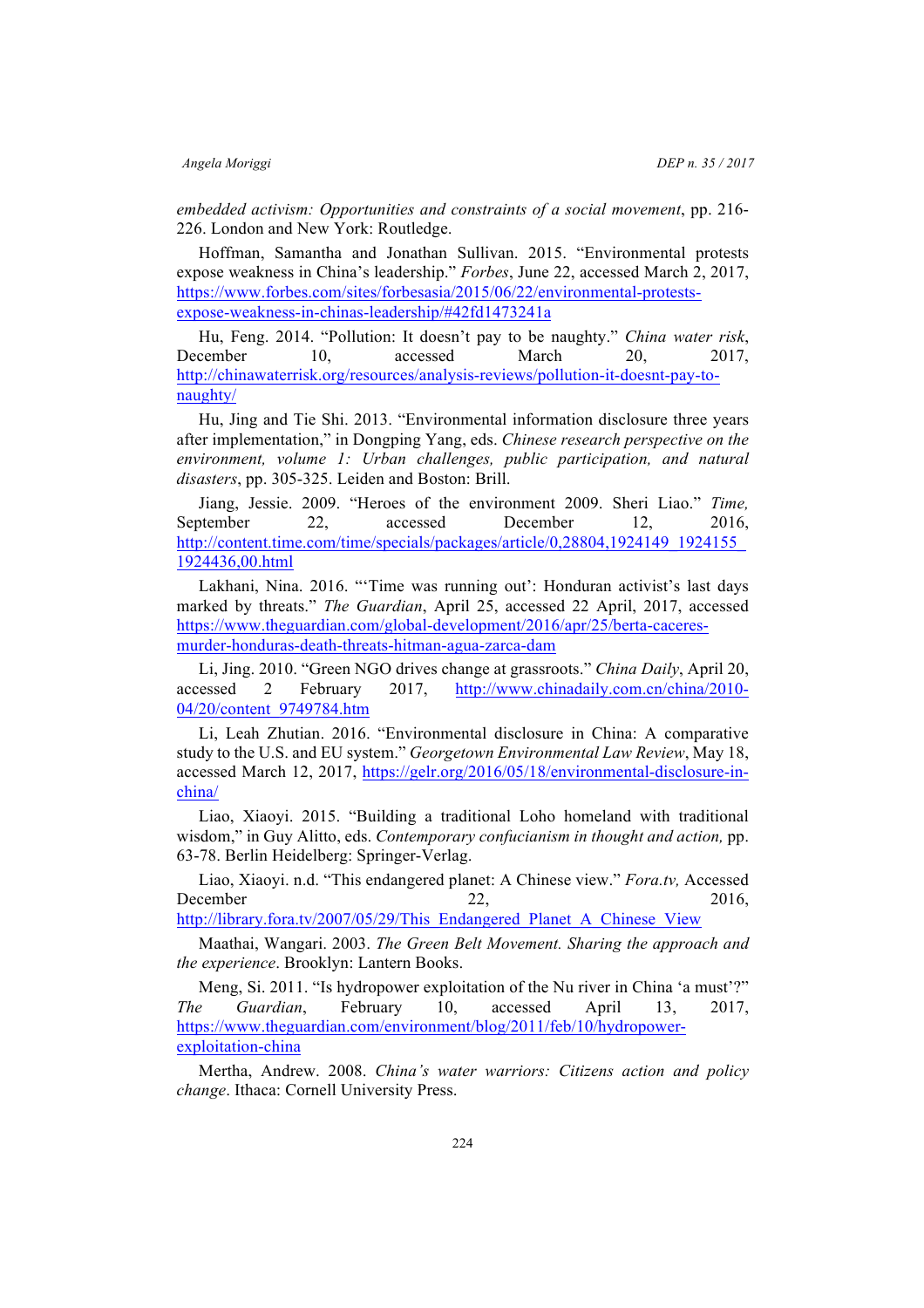Ministry of Civil Affairs of the People's Republic of China. 2008. "Mingzhengbu gongbu shehui zuzhi fazhan zuixin tongjishuju (Newest statistics regarding social organization development published by the Ministry of Civil Affairs)." *Zhongguo shehui xinwen chuban zongshe (China society news publishing company),* June 20, accessed 22 February 2014, http://cbzs.mca.gov.cn/article/shxw/yw/200806/20080600017059.shtml

Ministry of Civil Affairs of the People's Republic of China. 2008. "Mingzhengbu gongbu shehui zuzhi fazhan zuixin tongjishuju (Newest statistics regarding social organization development published by the Ministry of Civil Affairs)."*Zhongguo shehui xinwen chuban zongshe (China society news publishing company),* June 20, accessed 22 February 2014, http://cbzs.mca.gov.cn/article/shxw/yw/200806/20080600017059.shtml

Moriggi, Angela. 2016. "Climate change activism 'with chinese characteristics': The role of domestic and foreign NGOs." *China Policy Institute: Analysis,* May 11, accessed February 2, 2017, https://cpianalysis.org/2016/05/11/climate-changeactivism-with-chinese-characteristics-the-role-of-domestic-and-foreign-ngos/

Moriggi, Angela. "Gender, climate change and NGOs activism in China". Forthcoming.

People's Daily. 2015. "China reaffirms the key principle of 'common but differentiated responsibility'." *People's Daily,* December 1, accessed April 22, 2017, http://en.people.cn/n/2015/1201/c90000-8983878.html

Ramzy, Austin. 2013. "Chinese environmentalists lose fight to stop Nu River dams." *Time*, February 5, accessed April 11, 2016, http://world.time.com/2013/02/05/chinese-environmentalists-lose-fight-to-stop-nuriver-dams/

Ramzy, Austin. 2008. "Heroes of the environment 2008. Wang Yongchen." *Time*, September 24, accessed March 2, 2017, http://content.time.com/time/specials/packages/article/0,28804,1841778\_1841781\_ 1841806,00.html

Shapiro, Judith. 2001. *Mao's war against nature. Politics and the environment in revolutionary China*. Cambridge: Cambridge University Press.

Sheng, Fei. 2015. "Environmental non-government organizations in China since the 1970s." *International Review of Environmental History* 1, accessed August 3, http://press-

files.anu.edu.au/downloads/press/p319971/html/04\_Fei.xhtml?referer=1267&page  $=7$ 

Shieh, Shawn and Guosheng Deng. 2011. "An emerging civil society: The impact of the 2008 Sichuan earthquake on grassroots associations in China." *The China Journal* 65: 181-194, accessed December 20, 2016, http://chinadevelopmentbrief.cn/articles/an-emerging-civil-society-the-impact-ofthe-2008-sichuan-earthquake-on-grassroots-civic-associations-in-china/

Si, Zhenzhong, Theresa Schumilas and Stefanie Scott. 2015. "Characterizing alternative food networks in China." *Agriculture and Human Values: Journal of Agriculture* 32 (2): 299-313.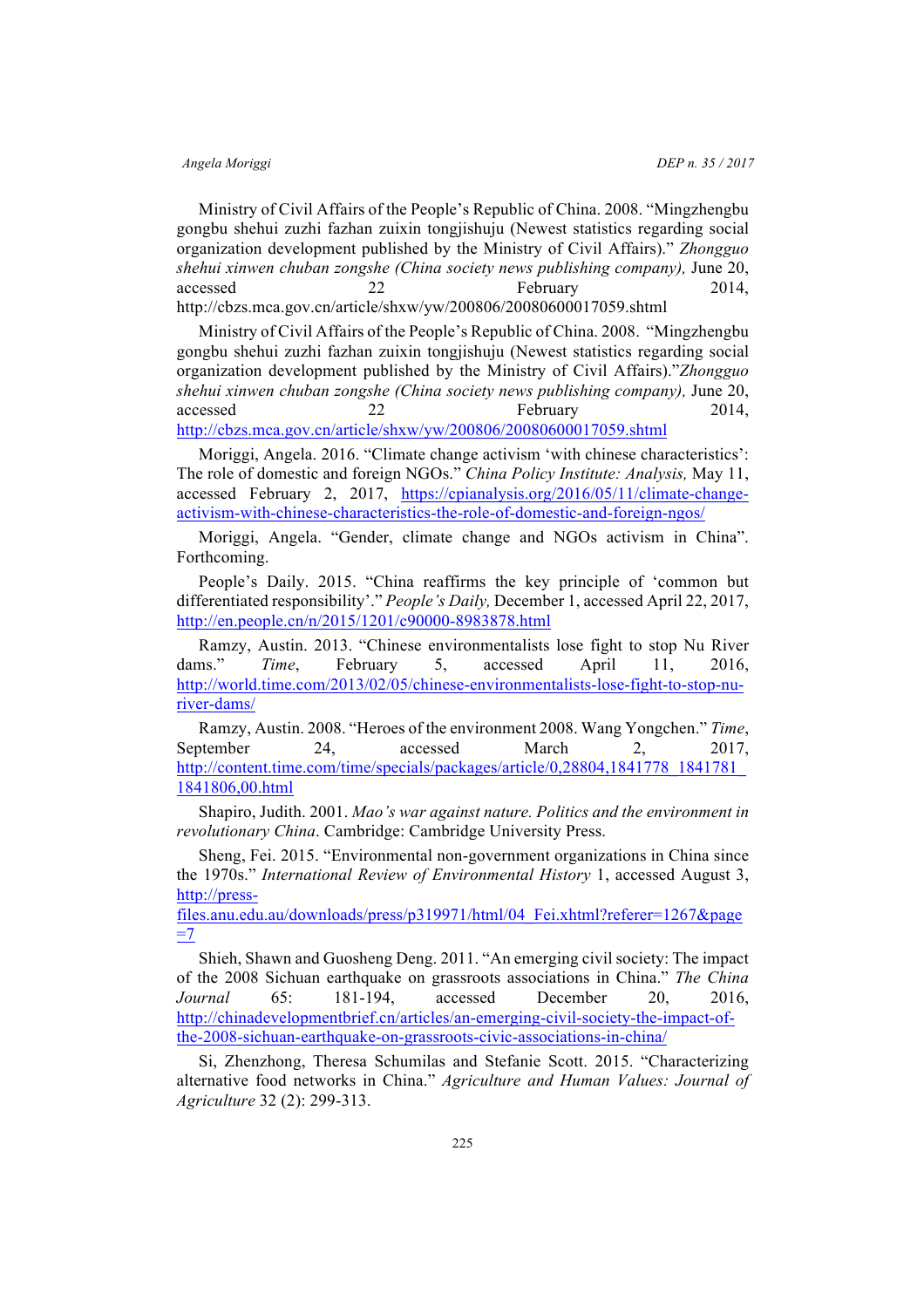Terra Daily. 2009. "One woman's fight against pollution in China." *Terra Daily,*  December 16, accessed March 3, 2017, http://www.terradaily.com/reports/One\_womans\_fight\_against\_pollution\_in\_China \_999.html

The Economist. 2008. "China helps itself." *The Economist,* May 22, accessed March 25, 2017, http://www.economist.com/node/11409357

The Economist. 2011. "Rising power, anxious state." *The Economist,* June 23, accessed November 22, 2016, http://www.economist.com/node/18829149

Tian, Guirong. 2012. "Introduction of Tian Guirong." *South South Forum,*  December 9, accessed April 29, 2017, http://commons.ln.edu.hk/southsouthforum/2012/s10b/4/

Tran, Mark. 2015. "Phenomenal success for new film that criticizes China's environmental policy." *The Guardian*, March 2, accessed June 2, 2016, https://www.theguardian.com/world/2015/mar/02/china-environmental-policydocumentary-under-the-dome-chai-jing-video

UNEP (United Nations Environment Programme)*.* 2009. "Independent environmental assessment. Beijing 2008 Olympic Games." *UNEP*, accessed November  $22$ ,  $2016$ ,

http://www.uncclearn.org/sites/default/files/inventory/unep36.pdf

Van Rooij, Benjamin. 2010. "The people vs. pollution: Understanding citizen action against pollution in China." *The Journal of Contemporary China* 19 (63): 55- 77.

Wang, Peng. 2007. "Diverse approaches to environmental education by Chinese NGOs," in Congjie Liang and Dongping Yang, eds. *The China environment yearbook, volume 1: Crisis and breakthrough of China's environment*, pp. 311-331. Leiden Boston: Brill.

Wang, Yongchen. 2007b. "Farewell to the baiji." *China dialogue*, January 10, accessed May 2, 2017, https://www.chinadialogue.net/article/show/single/en/673- Farewell-to-the-baiji

Wang, Yongchen. 2006. "Report from the Nu River: 'Nobody has told us anything'." *China dialogue.* August 2, accessed April 10, 2017, https://www.chinadialogue.net/article/240-Report-from-the-Nu-River-Nobody-hastold-us-anything-

Wang, Yongchen. 2007a. "What if nature could speak?" *China dialogue*, February 15, accessed April 2, 2017, https://www.chinadialogue.net/article/show/single/en/775-What-if-nature-couldspeak-

Wei, Yaoshe*.* n.d. *"*Huanbao weishi Tian Guirong" (Environmental protection guardian Tian Guirong). *Beijing zhoubao (Beijing Review),* accessed March 8, 2017, http://www.bjreview.cn/Cn/06-CN/06-03/fm-1.htm#1

World's People Blog. 2008. "Yongchen Wang – China." *World's People Blog*, February 18, accessed March 2, 2017, http://word.world-citizenship.org/wparchive/1927